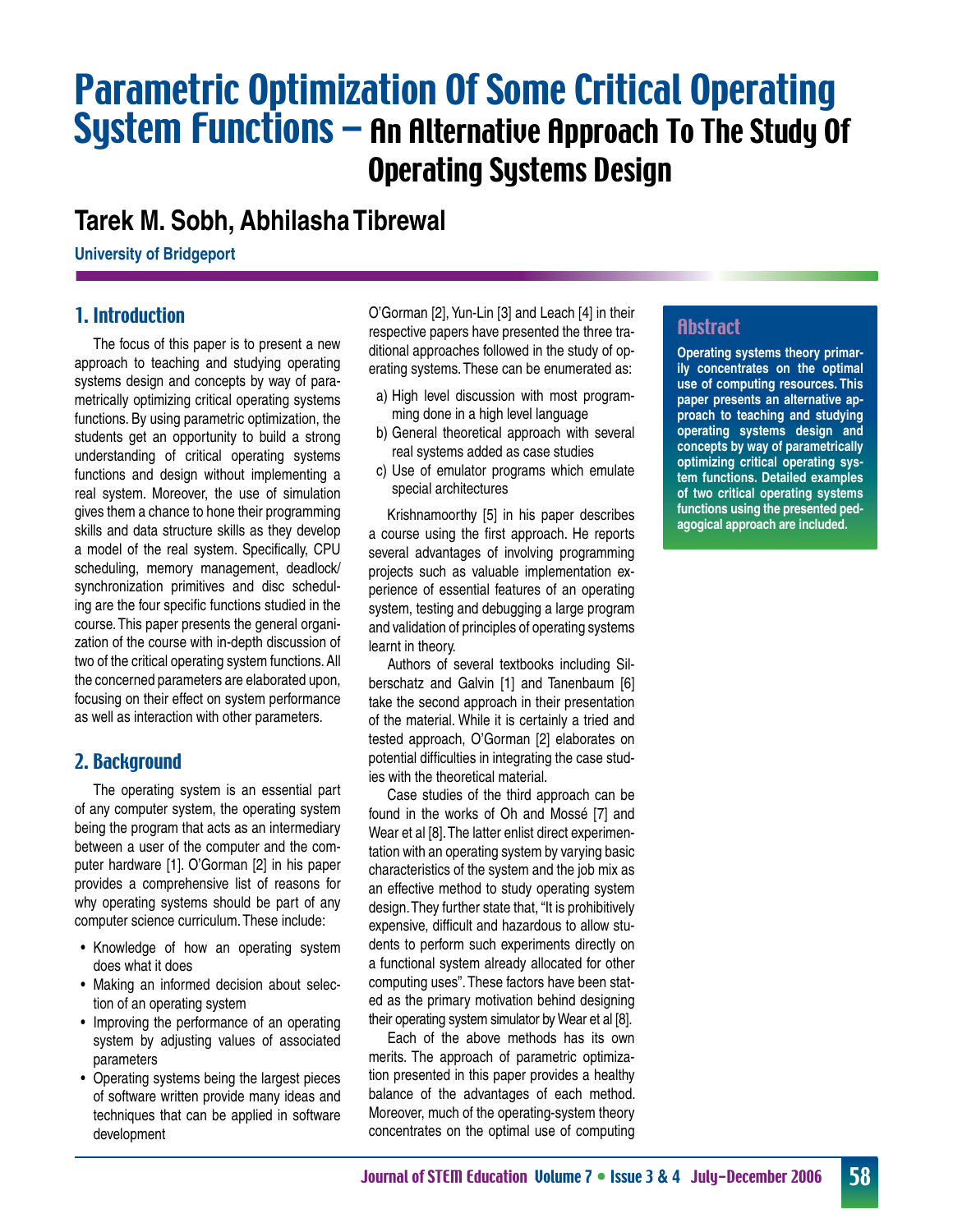resources. The general outline of the course is presented first followed by two detailed examples of using parametric optimization in CPU scheduling and memory management.

## 3. General Outline of the Course

 The course described here is an implementation-oriented course in the structure and design of operating systems. The prerequisites include courses in data structures and computer architecture as well as a good knowledge of C++. The students are free to use other high level languages like Java and C# (C++ is stated as a prerequisite as the introductory programming courses use C++ in the curriculum). The course is open to both undergraduate and graduate students with course deliverables being more rigorous for the graduate audience. The students are proficient in programming by the time they take this course in either case.

 The underlying goal of the course is to provide practical experience for the theoretical concepts of the subject.This is done by way of both case studies of real operating systems; and programming projects simulating the concepts and experimenting with them. Furthermore, laboratories assignments on both Windows NT and Unix environments provide breadth to the experience with real operating systems. These include topics such as inter-process communication on the two platforms.The paper does not discuss this part of the course in detail as standard lab manuals are used for this part. It suffices to state that these labs bring in the merits of the second approach (outlined in section 2 of this paper) to the course.

 The focus of this paper is the part of the course that integrates the first and third approach (outlined in section 2 of this paper) in form of programming assignments that simulate critical operating system functions and parametrically optimize them.

## 4. Parametric Optimization of Operating Systems Modules

 In the next three subsections, the essential components are elaborated upon. Section 4.1 discusses the process control block, Section 4.2 elaborates on the performance parameters and Section 4.3 introduces the different evaluation techniques.

#### **4.1. Processes and Process Control Block**

 At the heart of the operating system is the process mix. A process is a program in execution. As a process executes, it changes state,

| Process ID                           | <b>Arrival Time</b> | Priority | Execution      |  |  |  |  |  |
|--------------------------------------|---------------------|----------|----------------|--|--|--|--|--|
|                                      |                     |          | Time           |  |  |  |  |  |
| 1                                    |                     | 20       | 10             |  |  |  |  |  |
| $\overline{2}$                       | $\overline{2}$      | 10       | 1              |  |  |  |  |  |
| 3                                    | 4                   | 58       | $\overline{2}$ |  |  |  |  |  |
| 4                                    | 8                   | 40       | 4              |  |  |  |  |  |
| 5                                    | 12                  | 30       | 3              |  |  |  |  |  |
| <b>Table 1. A Sample Process Mix</b> |                     |          |                |  |  |  |  |  |

which is defined by that process's current activity. A process may be in a new, ready, running, waiting or terminated state. Each process is represented in the operating system by its own process control block (PCB) [9]. Figure 1 shows typical process mix and Table 1 illustrates an instance of a process mix.

A PCB includes the following fields:

- Process ID (PID): The unique identifier used by other processes for scheduling, communication and any other purpose.
- Arrival Time: The time at which the process enters the process queue for scheduling purposes.
- Estimated Execution Time: Used by scheduling algorithms that order processes by execution time.
- Priority / Process Type: Used by scheduling algorithms that follow priority-based criterion.
- Size: The size of the process in bytes.
- Location: The memory location of a process.
- Program Counter Value: The address of next instruction to be executed.
- Registers / Threads: The state of different registers used by processes
- Needed Resources: Indicates the quantities/types of system resources needed by a process.

In other words, a Process Control Block is a data structure that stores certain information about each process [9].

#### **4.2. Performance Parameters**

 Quantifying performance is essential to optimization. Following are some of the common

- $\triangleright$  Process ID (PID)
- $\triangleright$  Arrival Time
- $\triangleright$  Execution Time
- $\triangleright$  Priority
- $\triangleright$  Size
- $\triangleright$  Location
- **►** Program Counter Value
- $\triangleright$  Registers / Threads
- $\triangleright$  Needed Resources

#### **Figure 1. A Typical PCB**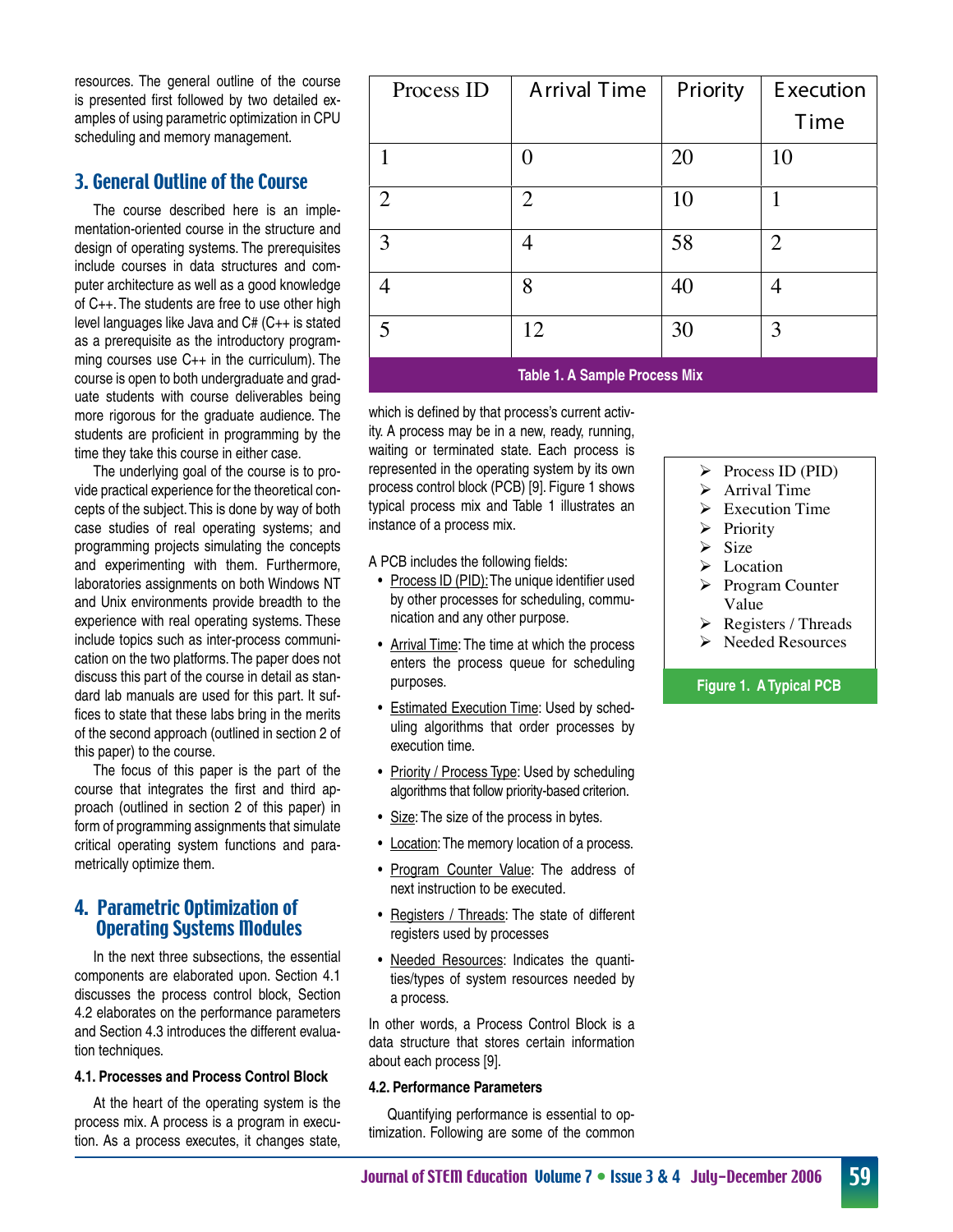parameters used to benchmark performance.

- CPU Utilization: The ratio of time that the CPU is doing actual processing to the total CPU time observed. This is a true measure of performance since it measures the efficiency of the system. An idle CPU has 0% CPU utilization since it offers null performance per unit cost.The higher the CPU utilization, the better the efficiency of the system.
- Turnaround Time: The time between a process's arrival into the system and its completion. Two related parameters that can be studied include the average turnaround time and maximum turnaround time. The turnaround time includes the context switching times and execution times. The turnaround time is inversely related to the system performance, i.e. lower turnaround times imply better system performance.
- Waiting Time: Waiting time is the sum of the periods spent waiting in the ready queue. The CPU scheduling algorithm does not affect the execution time of a process but surely determines the waiting time. Mathematically, it is the difference between the turnaround time and execution time. Like turnaround time, it inversely affects the system performance and has two related forms: average waiting time and maximum waiting time.
- Throughput: The average number of processes completed per unit time. Even though this is a reasonable measure of operating system performance, it should not be the sole performance criterion taken into account.This is so because throughput does not take into account loss of performance caused by starvation. In the case of starvation, the CPU might be churning out completed processes at a very high rate but there might be a process stuck in the scheduler with an infinite wait time. Higher throughput is generally considered as indicative of increased performance.
- • Response Time: The time difference between submission of the process and the first I/O operation. It affects performance inversely.However, it is not considered to be a good measure and is rarely used.

#### **4.3. Evaluation Technique**

 When developing an operating system or the modules thereof, evaluation of its performance is needed before it is installed for real usage. Evaluation provides useful clues to which algorithms would best serve different cases of application [10]. There are several evaluation techniques. Lucas (1971, as cited in [10]) summarized and compared some frequently used techniques, including cycle and times, instruction mixes, kernels, models, benchmarks, synthetic programs, simulation, and monitor. All techniques can be basically classified into three types: the analytic method, implementation in real time systems, and the simulation method.

 In the analytic method, a mathematical formula is developed to represent a computing system.This method provides clear and intuitive evaluation of system performance, and is most useful to a specific algorithm. However, it is too simple to examine a complex and real system.

 Another technique is to implement an operating system in a real machine. This method produces a complete and accurate evaluation. One of the disadvantages of this technique is the dramatic cost associated with the implementation. In addition, evaluation is dependent on the environment of the machine in which the evaluation is carried out.

 Simulation is a method that uses programming technique to develop a model of a real system. Implementation of the model with prescribed jobs shows how the system works. Furthermore, the model contains a number of algorithms, variables, and parameters. By changing these factors in the simulation, one is able to know how the system performance would be affected and, therefore, to predict possible changes in the performance of the real system. This method has a reasonable complexity and cost. It was viewed as the most potentially powerful and flexible of the evaluation techniques (Lucas, 1971 as cited in [10]).

 The model for a full simulation of an operating system contains numerous parameters. Identification of the most important parameters in terms of system performance is useful for a complete evaluation and for a fair design of a real system [10].

 The four programming projects in the course simulate and parametrically optimize the tasks of CPU scheduling, synchronization and deadlock handling, memory management and disc scheduling in terms of the involved parameters. The simulation technique is used to analyze some of the stated parameters in their respective modules:

• CPU scheduling: round robin time quantum, aging parameters,  $\alpha$ -values and initial execution time estimates, preemption switches, context switching time.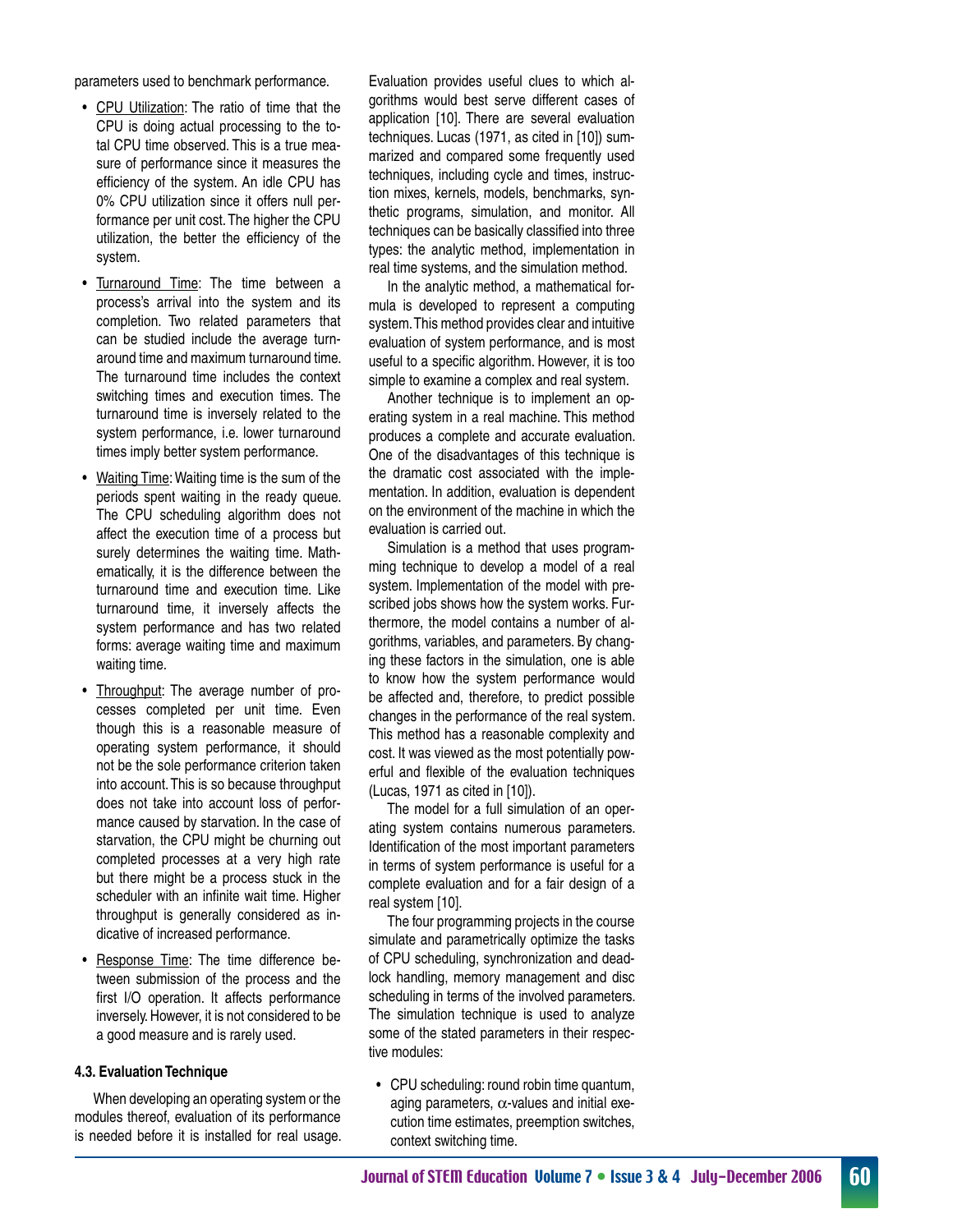- • Synchronization and Deadlock Handling: total number of processes, total number of available resources, maximum number of resources required by the processes, rejection rate over time.
- • Memory Management: memory size, RAM and disc access times, compaction thresholds, memory placement algorithms, page size, page replacement algorithms, time quantum value, fragmentation percentage in time windows over time.
- • Disc scheduling: disc configuration/size, disc access time, disc scheduling algorithms, disc writing mechanisms and all the above mentioned memory management parameters.

 System performance is judged by many measures, including: average turnaround time, average waiting time, throughput, CPU utilization, fragmentation, response time, and several other module specific performance measures.

 Every simulated module generates a random process mix. Assuming that there are six parameters in a specific module and each parameter can take ten possible values, the total number of possible permutations becomes one million (10x10x10x10x10x10). Furthermore, these one million permutations are applicable to the particular process mix only.Therefore, each run of a specific simulated module uses the same process mix. This enables the analysis of the studied parameter versus performance measures to have a uniform base for comparisons. An exhaustive study of all possible permutations is beyond the scope of the course. Hence, optimization of some parameters in each module is performed to serve as a model example.

 The independent variables in the modules include the studied parameters in each of the operating system functions while the performance measures like percentage CPU utilization, average turnaround time, average waiting time, throughput, fragmentation percentage, rejection/denial rate, percentage seek time and percentage latency time constitute the dependent variables.

 The simulation technique is used to evaluate system performance in all the modules. It is specifically used to explore the effect of parameters whose relation with system performance is not proportional. Evaluation of system performance against these parameters is conducted by analyzing a number of sample runs of the respective simulated modules. The parameters



are discussed in terms of their interaction with the operating system function under study and their resultant effect on the system performance. Sub-sections 4.4 and 4.5 present two of the programming projects, CPU scheduling and memory management, in details to exemplify the approach. Section 4.6 discusses the programming projects from an integrated perspective.

#### **4.4. CPU Scheduling**

 An operating system must select processes (programs in execution) for execution in some order.The selection process is carried out by an appropriate scheduling algorithm. CPU scheduling deals with the problem of deciding which of the processes in the ready queue is to be allocated the CPU.There are many different CPU scheduling algorithms, for example, first come first served, shortest job first, priority, roundrobin schemes.

 Another class of scheduling algorithms has been created for situations in which processes are easily classified into different groups/types. A multilevel queue-scheduling algorithm (see Figure 2) partitions the ready queue into several separate queues. The processes are assigned to a queue, generally based on some property of the process. Each queue has its own scheduling algorithm.

 Processes are assigned to a queue depending on their type, characteristics and priority. Queue 1 gets processes with maximum priority such as system tasks and Queue 4 gets processes with the lowest priority such as non-critical audio/visual tasks. The idea is to separate processes with different CPU-burst characteristics.

 Each queue has a different scheduling algorithm that schedules processes for the queue. Processes in Queue 2 get CPU time only if Queue 1 is empty. Similarly, processes in Queue 3 receive CPU attention only if Queue 1 and Queue 2 are empty and so forth.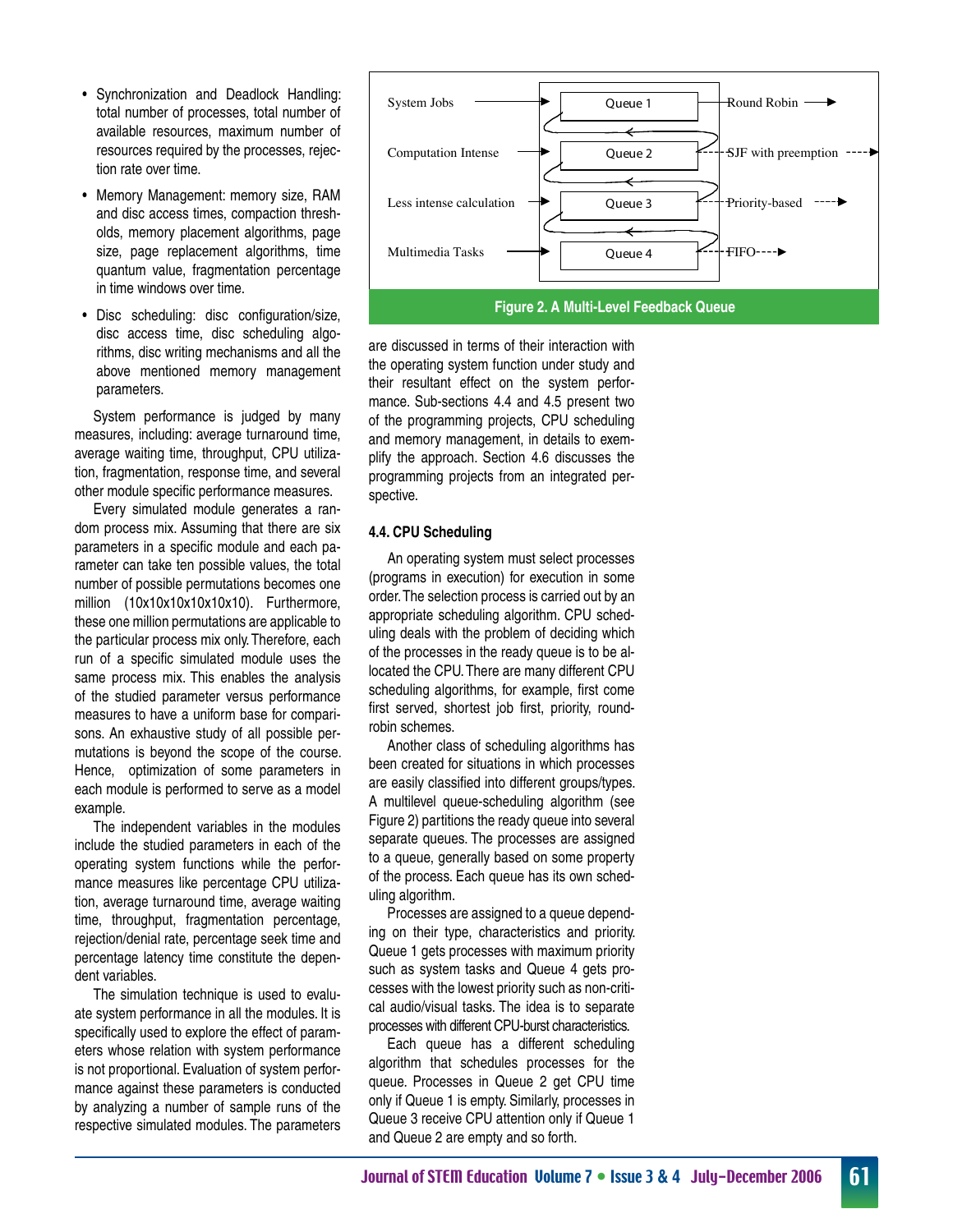However, if the above-described method is implemented as is, processes in queues 2, 3 and 4 have a potential of starvation in case Queue 1 receives processes constantly. To avoid this problem, aging parameters are taken into account. Aging means that processes are upgraded to the next queue after they spend a pre-determined amount of time in their original queue. For example, a process spends a pre-determined amount of time unattended in Queue 4 will be moved to Queue 3. Processes keep moving upwards until they reach Queue 1 where they are guaranteed to receive CPU time (or execute in other queues before reaching Queue 1).

 In general, a multilevel feedback queue scheduler is defined by the number of queues, the scheduling algorithm for each queue, the method used to assign the entering processes to the queues and the aging parameters.

 Although a multilevel feedback queue is the most general scheme, it is also the most complex and has the potential disadvantage of high context switching time.

 Many of the scheduling algorithms use execution time of a process to determine what job is processed next.Since it is impossible to know the execution time of a process before it begins execution, this value has to be estimated.  $\alpha$ , a first degree filter, is used to estimate the execution time of a process as follows:

 $z_{n} = \alpha z_{n-1} + (1 - \alpha) t_{n-1}$ 

where, z is estimated execution time

 t is the actual time

 $\alpha$  is the first degree filter and  $0 \leq \alpha \leq 1$ The following example provides a deeper understanding of the issue at hand.

 Thus, an estimated execution time for the first process is assumed and then the filter is used to make further estimations (see Table 2). However, the choice of the value of  $\alpha$  affects the estimation process. Following is the scenario when  $\alpha$  takes the extreme values:

- $\alpha$  = 0 means that z<sub>n</sub> does not depend on z<sub>n-1</sub> and is equal to t<sub>n-1</sub>
- $\alpha$  = 1 means that z<sub>n</sub> does not depend on t<sub>n-1</sub> and is equal to  $z_{n-1}$

Consequently, a symbolic value of  $\alpha$  is chosen as a starting point to obtain f  $(\alpha)$  i.e. the sum of square difference (see Table 3). Further, differentiation of this and equating it to zero gives the value of  $\alpha$  for which the difference between the actual time and estimated time is minimum. The following exemplifies  $\alpha$ -update in the above example.

 In the above example, at the time of estimating execution time of P3,  $\alpha$  is updated as follows.

| Processes      | $\mathsf{Z}_\mathsf{n}$ | $\mathsf{t}_{\mathsf{n}}$ |
|----------------|-------------------------|---------------------------|
| $P_0$          | 10                      | 6                         |
| $P_1$          | 8                       | 4                         |
| P <sub>2</sub> | 6                       | 6                         |
| $P_3$          | 6                       | 4                         |
| P <sub>4</sub> | 5                       | 17                        |
| $P_5$          | 11                      | 13                        |
| $P_6$          | 12                      |                           |

Here,  $\alpha = 0.5$  $z_0 = 10$ Then by formula,  $z_1 = \alpha z_0 + (1-\alpha) t_0$  $=(0.5)(10) + (1-0.5)(6)$  $= 8$ and similarly  $z_2, z_3, \ldots, z_6$  are calculated.

**Table 2. Calculating Execution Time Estimates**

The sum of square differences is given by, SSD =  $(2+4\alpha)^2 + (4\alpha^2 + 2\alpha - 2)^2 = 16\alpha^4 + 16\alpha^3 +$  $4\alpha^2 + 8\alpha + 8$ And,  $d/dx$  [SSD] = 0 gives us,  $8\alpha$ 3 + 6 $\alpha$ 2 +  $\alpha$  + 1 = 0 (Equation 1) Solving Equation 1, one gets  $\alpha$  = 0.7916. Now,  $z_3 = \alpha z_2 + (1-\alpha) t_2$ Substituting values, one gets  $Z_2 = (0.7916) 6 + (1-0.7916) 6$  = 6 Next, the parameters involved in a CPU sched-

uler using the multilevel feedback queue algorithm are discussed.

#### **4.4.1. Parameters Involved**

Parameters that influence the system performance are hereby enumerated:

- Time slot for the round robin queue (Queue 1)
- Aging time for transitions from Queue 4 to Queue 3, Queue 3 to Queue 2 and Queue 2 to Queue 1, i.e. the aging thresholds for FIFO, priority-based and SJF queues
- $\cdot$   $\alpha$ -values and initial execution time estimates for the FIFO, SJF and priority-based

| $Z_{n}$                            | $t_{n}$ | Square Difference                                            |  |  |  |  |  |  |  |
|------------------------------------|---------|--------------------------------------------------------------|--|--|--|--|--|--|--|
| 10                                 | 6       |                                                              |  |  |  |  |  |  |  |
| $(\alpha)$ 10 + (1- $\alpha$ ) 6 = | 4       | $[(6+4\alpha) - 4]^2 = (2+4\alpha)^2$                        |  |  |  |  |  |  |  |
| $6+4\alpha$                        |         |                                                              |  |  |  |  |  |  |  |
| $(6+4\alpha)\alpha + (1-\alpha)$ 4 | 6       | $[(4\alpha^2+2\alpha+4) - 6]^2$<br>$(4\alpha^2+2\alpha-2)^2$ |  |  |  |  |  |  |  |
| $=4\alpha^2+2\alpha+4$             |         |                                                              |  |  |  |  |  |  |  |
| Table 3. $\alpha$ -updating scheme |         |                                                              |  |  |  |  |  |  |  |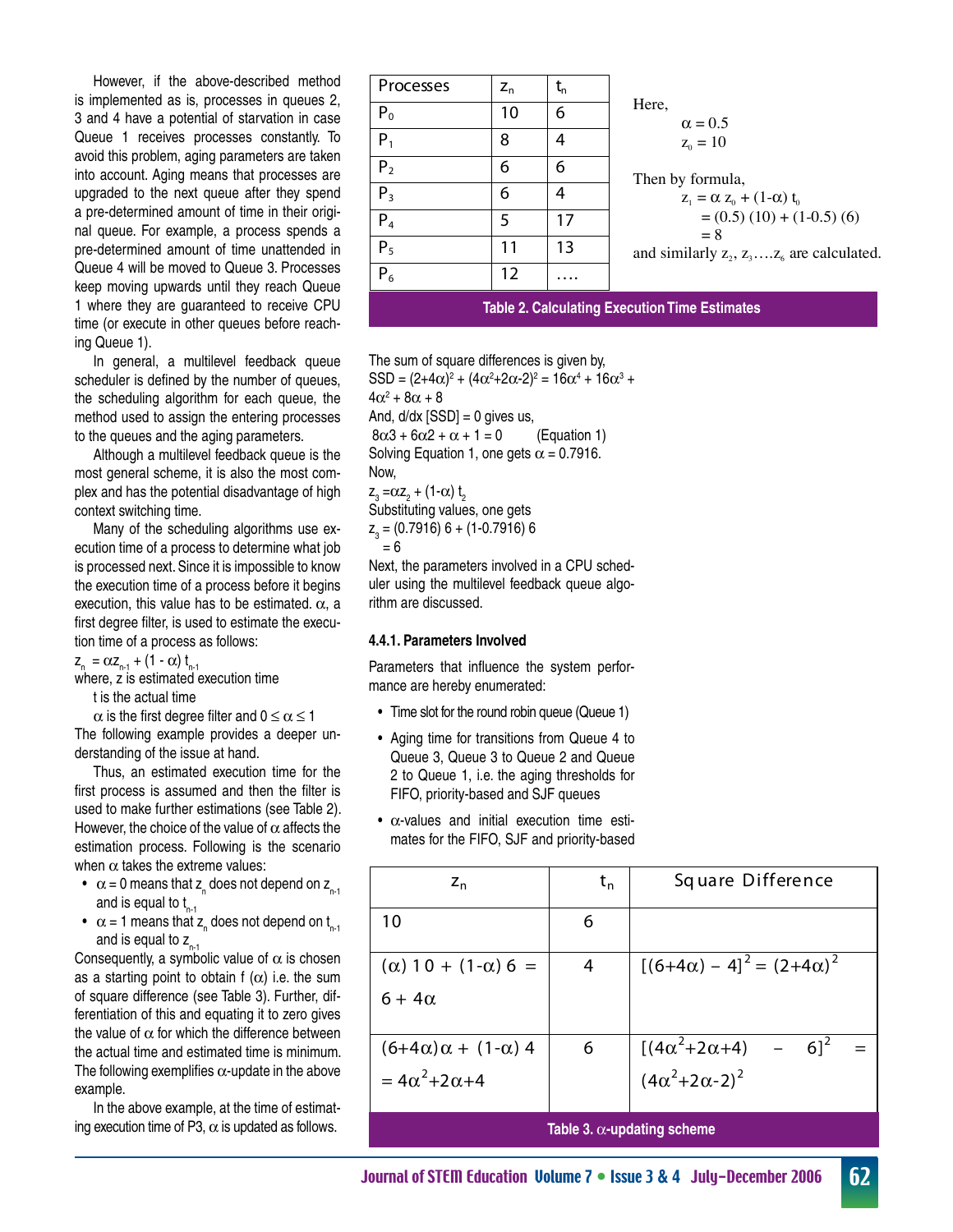queues.

- Choice of preemption for the SJF and Priority based queues.
- Context switching time

**Effect of Round Robin Time Slot: The choice** of the round robin queue can make the performance vary widely. For example, a small time quantum results in higher context switching time, which in turn translates to low system performance in form of low CPU utilization, high turnaround times and high waiting times. On the other hand, a big time quantum results in FIFO behavior with effective CPU utilization, lower turnaround and waiting times but with the potential of starvation. Thus, finding an optimal time slot value becomes imperative for maximum CPU utilization with lowered starvation problem.

Effect of Aging Thresholds: A very large value for the aging thresholds makes the waiting and turnaround times unacceptable. These are signs of processes nearing starvation. On the other hand, a very small value makes it equivalent to one round robin queue. Zhao [11] enumerates the aging parameters of 5, 10 and 25 for the SJF, Priority-based and FIFO queues respectively as the optimal aging thresholds for the specified process mix. Some of the process mix specifications being: process size vary from 100KB to 3MB; estimated execution time range from 5 to 35ms; priority values vary from 1 to 4; memory size is 16MB; disc drive configuration is 8 surfaces, 64 sectors and 1000 tracks.

Effect of  $\alpha$ -values and initial execution time estimates: Su [10] has studied the effect of prediction of burst time on system performance of a simulated operating system as part of her study. She has used an  $\alpha$  update scheme as was previously discussed.For her specified process mix, she reports that the turnaround time obtained from predicted burst time is significantly lower than the one obtained by randomly generated burst time estimates. The  $\alpha$  value is recomputed/updated after a fixed number of iterations.

Effect of choice of preemption: Preemption undoubtedly increases the number of context switches, and increased number of context switches inversely affects the efficiency of the system. However, preemptive scheduling has been shown to decrease waiting and turnaround time measures in certain instances [1]. There are two preemption switches involved in this module, one for the SJF queue (Queue 2) and the other for the priority-base queue (Queue 3).

In SJF scheduling, the advantage of choosing preemption over non-preemption is largely dependent on the CPU burst time predictions, but that is a difficult proposition in itself.

Effect of Context Switching Time: An increasing value of context switching time inversely affects the system performance in an almost linear fashion. The context switching time tends to affect system performance inversely. As the context switching time increases, so does the average turnaround and average waiting time. The increase of the context switching time pulls down the CPU utilization.

In keeping with the above discussion, the simulation of the above module and the analysis of the collected data focus on the optimal round robin time quantum and effect of the  $\alpha$ -updating scheme.

#### **4.4.2. Simulation Specifications and Method of Data Collection**

The implemented multi-level feedback queue scheduler consists of four linear queues, the first is FIFO, the second queue is priority-based, the third one is SJF and the fourth (highest priority) is round robin. Feedback occurs through aging; aging parameters differ, i.e., each queue has a different aging threshold before a process can migrate to a higher priority queue. Processes are assigned to one of the queues upon entry. A process can migrate between the various scheduling queues based on the aging parameter of the queue it was initially assigned.

 Round robin time quantum, the preemptive switches for the SJF and priority-based queues, aging parameters for the SJF, priority-based and FIFO queues, context switching time, initial execution time estimates and  $\alpha$  values for the FIFO, SJF and priority queues are some of the independent variables in this module. To optimize any one of them, every other parameter is kept fixed and the studied parameter varied. Optimization of the round robin time and the effect of the  $\alpha$  update scheme is attempted to serve as a model. Thus, the round robin time was the variable parameter in this case and all other parameters were fixed parameters. The dependent variables of the module are the performance measures: average turnaround time, average waiting time, CPU utilization and throughput.

 Data was collected by means of multiple sample runs. The output from the sample run indicates a timeline, i.e. at every time step, it indicates which processes are created (if any), which ones are completed (if any), processes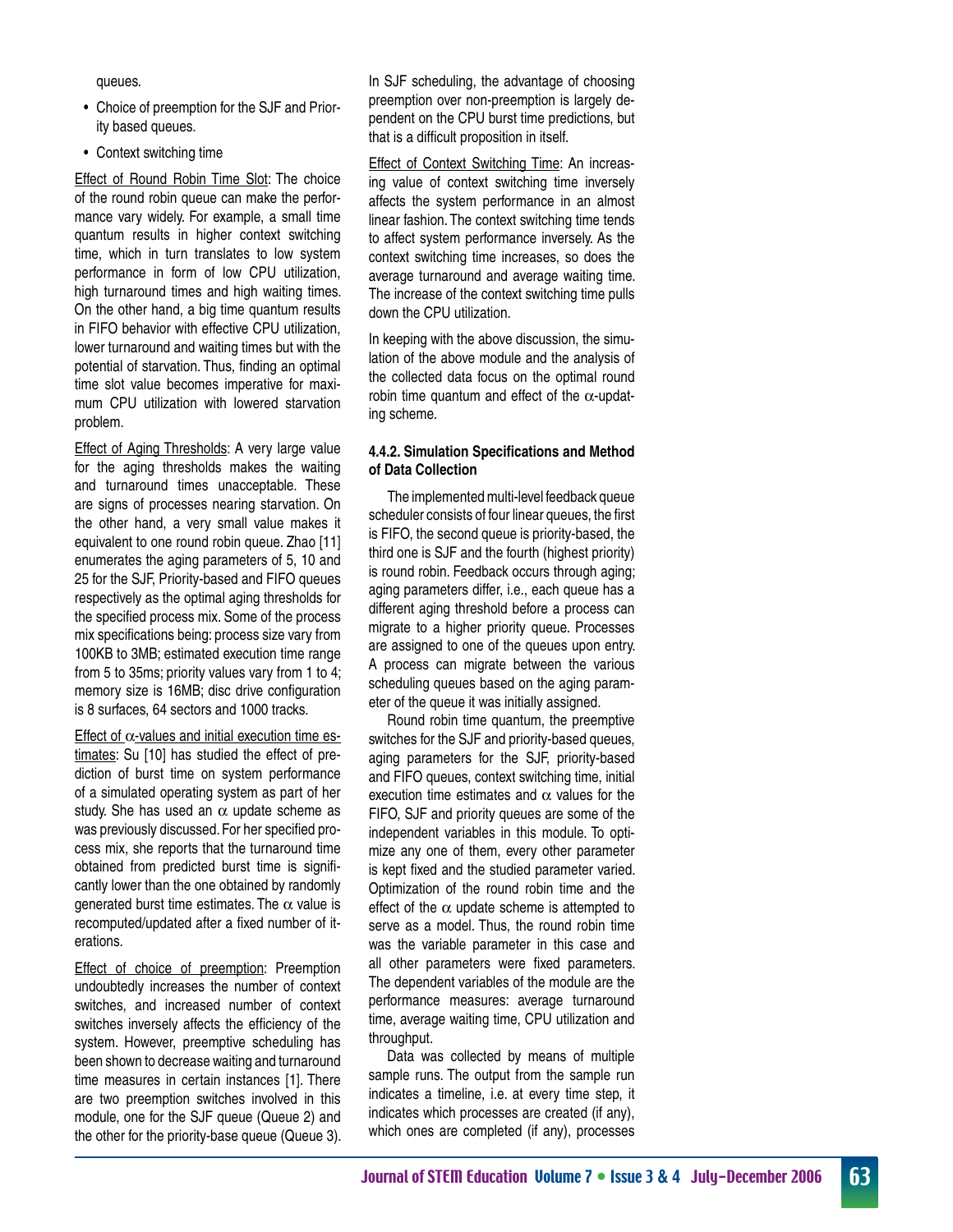

which aged in different queues. The following excerpts from an output file (see Figure 3) illustrate the aging of process 1 from the priority based queue to the SJF queue (the aging parameter for Queue 3 was set to be 3 in this run). Figure 3, part (a) shows process mix snapshot at time step 1. Five processes are created at this instance and the PCB parameters for process number 1 are displayed. Part (b) illustrates the contents of the queue at this time step. Process 1 is assigned to the priority queue. Given an aging parameter of 3 for the priority queue, process 1 should migrate to the SJF queue at time step 4 unless it finishes execution before that. Snapshots at time step 2 (part (c)) and time step 3 (part (d)) show that process 2 and process 6 get CPU attention since they are in the round robin queue (queue with highest priority). Therefore, process 1 does not get the opportunity to execute and migrates to the SJF queue at time step 4 (part (e)). Part (f) illustrates the completion of process 8 and inclusion of the same in the done queue. A complete walkthrough of this sample run for this module is included in Appendix A.

#### **4.4.3. Simulation Results and Discussion**

 Table 4 and the corresponding charts (Figure 4 (a) – (d)) illustrate the effect of varying the round robin quantum time over the various performance parameters. This parameter plays a critical role as, whenever present, it is the processes in this queue that are being scheduled for execution.

| <b>RRTimeSlot</b> | Av.Turnaround Time | Av. Waiting Time | <b>CPU</b> Utilization | Throughput |
|-------------------|--------------------|------------------|------------------------|------------|
|                   | 19.75              | 17               | 66.67%                 | 0.026      |
|                   | 22.67              | 20               | 75.19%                 | 0.023      |
|                   | 43.67              | 41               | 80.00 $%$              | 0.024      |
|                   | 26.5               | 25               | $83.33\%$              | 0.017      |
|                   | 38.5               | 37               | 86.21%                 | 0.017      |

**Table 4. Effect of Round Robin Time Slot on the Performance Parameters**

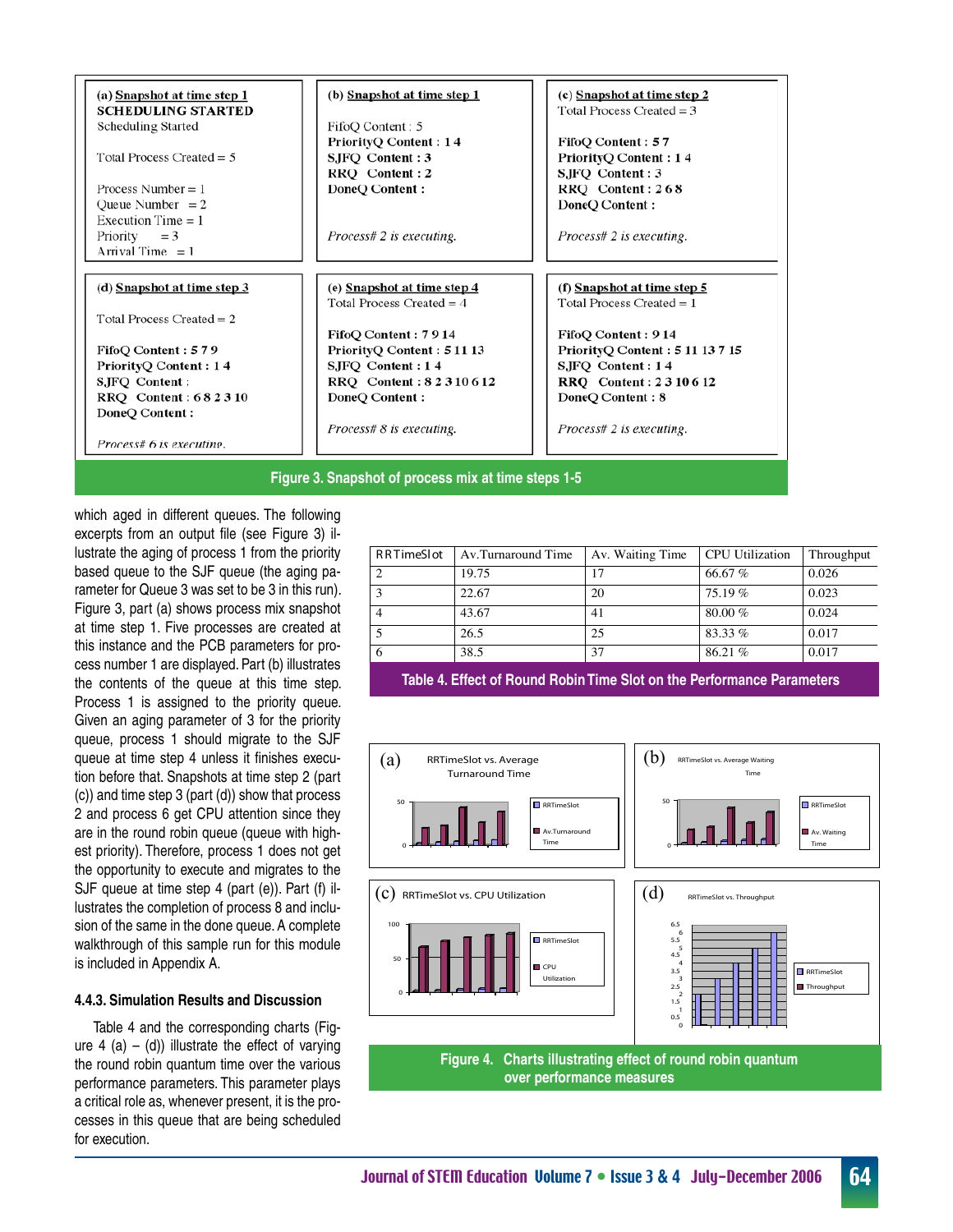It can be clearly seen from the Table 4 how the time slot of the round robin queue affects the various performance parameters. While the throughput is observed to be inversely proportional, the other three performance measures seem to be directly proportional. In other words, with increasing the time slot the round robin queue moves towards the behavior of a FIFO queue with high average turnaround times and average waiting times.The throughput decreases but the percentage CPU utilization improves at a steady rate.

 Since the round robin is the highest priority queue in the multilevel feedback queue scheduler, it has the greatest influence over the scheduler performance. With CPU utilization of 80% and throughput of 0.024, time slot value of 4 time units comes out to be the optimal value in this simulation for the specific process mix.

Next the effect of  $\alpha$  updating on the system performance is illustrated.Table 5 compares the performance measures as the value of round robin time slot is varied with  $\alpha$  updated at regular intervals. The performance measure values in the bracket are the corresponding values when the  $\alpha$  updating scheme was not implemented.

As is evident from Table 5,  $\alpha$  updating did not affect system performance in this case. Again, the result is specific for this particular process mix.

 To summarize, it is the optimal value of the round robin quantum along with smallest possible context switching time that tends to maximize performance in context of CPU scheduling in this simulation,  $\alpha$ -updating did not tend to affect performance.

#### **4.5. Memory Management**

 Memory is an important resource that must be carefully managed. The part of the operating system that manages memory is called the memory manager. Memory management primarily deals with space multiplexing. All the processes need to be scheduled in such a way that all the users get the illusion that their processes reside on the RAM. Spooling enables the transfer of a process while another process is in execution.The job of the memory manager is to keep track of which parts of memory are in use and which parts are not in use, to allocate memory to processes when they need it and deallocate it when they are done, and to manage swapping between main memory and disc when main memory is not big enough to hold all the processes.

 Three disadvantages related to memory

| RRTimeSlot                  | Av.Turnaround Time | Av. Waiting Time | <b>CPU</b> Utilization | Throughput   |
|-----------------------------|--------------------|------------------|------------------------|--------------|
| $\mathcal{D}_{\mathcal{A}}$ | 19.75 (19.75)      | 17(17)           | 66.67 (66.67) $%$      | 0.026(0.026) |
| 3                           | 22.67(22.67)       | 20(20)           | 75.19 (75.19)%         | 0.023(0.023) |
| $\overline{4}$              | 43.67 (43.67)      | 41(41)           | 80.00 (80.00)%         | 0.024(0.024) |
|                             | 26.5(26.5)         | 25(25)           | 83.33 (83.33)%         | 0.017(0.017) |
| 6                           | 38.5(38.5)         | 37(37)           | 86.21 (86.21)%         | 0.017(0.017) |

**Table 5. Comparing performance measures of a CPU scheduler with** α**-update and one with no** α**-update (the values for the scheduler with no** α**-update is in brackets)**

management are:

- the synchronization problem
- the redundancy problem
- the fragmentation problem

The first two are discussed below and the fragmentation problem is elaborated upon a little later.

 Spooling, as stated above, enables the transfer of one or more processes while another process is in execution. It aims at preventing the CPU from being idle, thus, managing CPU utilization more efficiently. The processes that are being transferred to the main memory can be of different sizes.When trying to transfer a very big process, it is possible that the transfer time exceeds the combined execution time of the processes in the RAM. This results in the CPU being idle which was the problem for which spooling was invented. This problem is termed as the **synchronization problem**. The reason behind it is that the variance in process size does not guarantee synchronization.

 The combined size of all processes is usually much bigger than the RAM size and for this very reason processes are swapped in and out continuously. The issue regarding this is the transfer of the entire process when only part of the code is executed in a given time slot. This problem is termed as the **redundancy problem**.

 There are many different memory management schemes. Memory management algorithms for operating systems range from the single user approach to paged segmentation. Some important considerations that should be used in comparing different memory management strategies include hardware support, performance, fragmentation, relocation, swapping, sharing and protection. The greatest determinant of any method in a particular system is the hardware provided.

Fragmentation, Compaction and Paging: **Fragmentation** is encountered when the free memory space is broken into little pieces as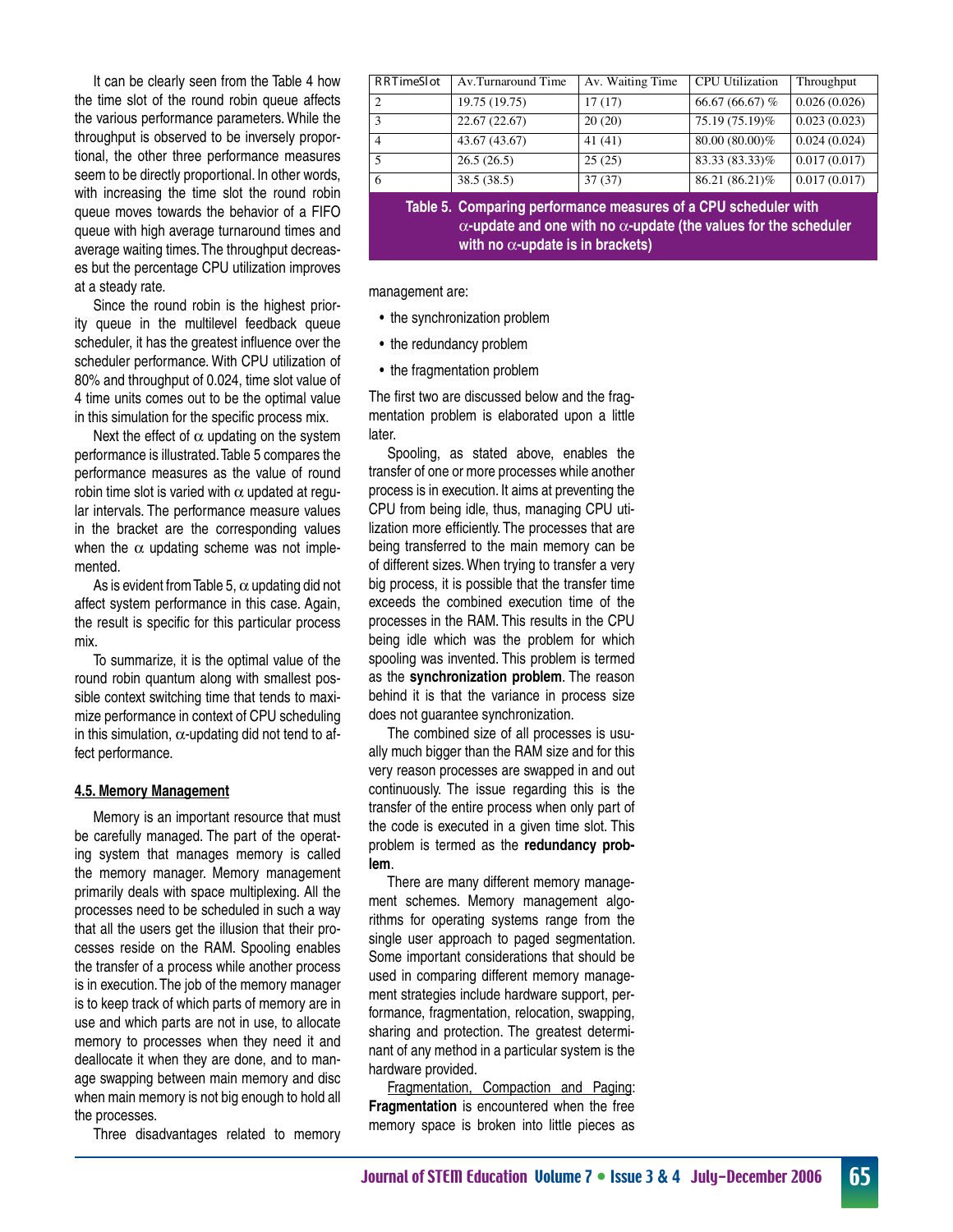processes are loaded and removed from memory. Fragmentation can be internal or external.

 Consider a hole of 18,464 bytes as shown in Figure 5. Suppose that the next process requests 18,462 bytes. If exactly the requested block is allocated, one is left with a hole of 2 bytes. The overhead to keep track of this hole will be substantially larger than the hole itself. The general approach is to allocate very small holes as part of the larger request. Thus, the allocated memory may be slightly larger then the requested memory. The difference between these two numbers is **internal fragmentation** – memory that is internal to a partition, but is not being used [1]. In other words, unused memory within allocated memory is called internal fragmentation [12].

**External fragmentation**existswhenenough total memory space exists to satisfy a request, but it is not contiguous; storage is fragmented into a large number of small holes. In Figure 6 two such cases can be observed. In part (a), there is a total external fragmentation of 260K, a space that is too small to satisfy the requests of either of the two remaining processes, P4 and P5. In part (c), however, there is a total external fragmentation of 560K. This space would be large enough to run process P5, except that this free memory is not contiguous. It is fragmented into two pieces, neither one of which is large enough, by itself, to satisfy the memory request of process P5. This fragmentation problem can be severe. In the worst case, there could be a block of free (wasted) memory between every two processes. If all this memory were in one big free block, a few more processes could be run. Depending on the total amount of memory storage and the average process size, external fragmentation may be either a minor or major problem.

 One solution to the problem of external fragmentation is **compaction**.The goal is to shuffle the memory contents to place all free memory together in one large block. The simplest compaction algorithm is to move all processes toward one end of the memory, and all holes in the other direction, producing one large hole of available memory. Figure 7 shows different ways to compact memory. Selecting an optimal compaction strategy is quite difficult.

 Compaction is an expensive scheme. Given a 128 MB RAM and an access speed of 10ns per byte of RAM, the compaction time becomes twice the product of the two, in this case, 2.56 seconds (2 x 10 x 10 $\degree$  x 128 x 10 $\degree$ ). Supposing, a round robin scheduling algorithm were used with a time quantum of 2ms, the above compaction time turns out to be equivalent to 1280 time slots.

 Compaction is usually defined by the following two thresholds:

• Memory hole size threshold: If the sizes of all the holes are at most a predefined hole size, then the main memory undergoes compaction. This predefined hole size is termed as the hole size threshold. For example, if there are two holes of size 'x' and size 'y' respectively and the hole threshold is 4KB, then compaction is done provided x  $\leq$  4KB and y $\leq$  4KB.

• Total hole percentage: The total hole per-



**Figure 5. Internal fragmentation**



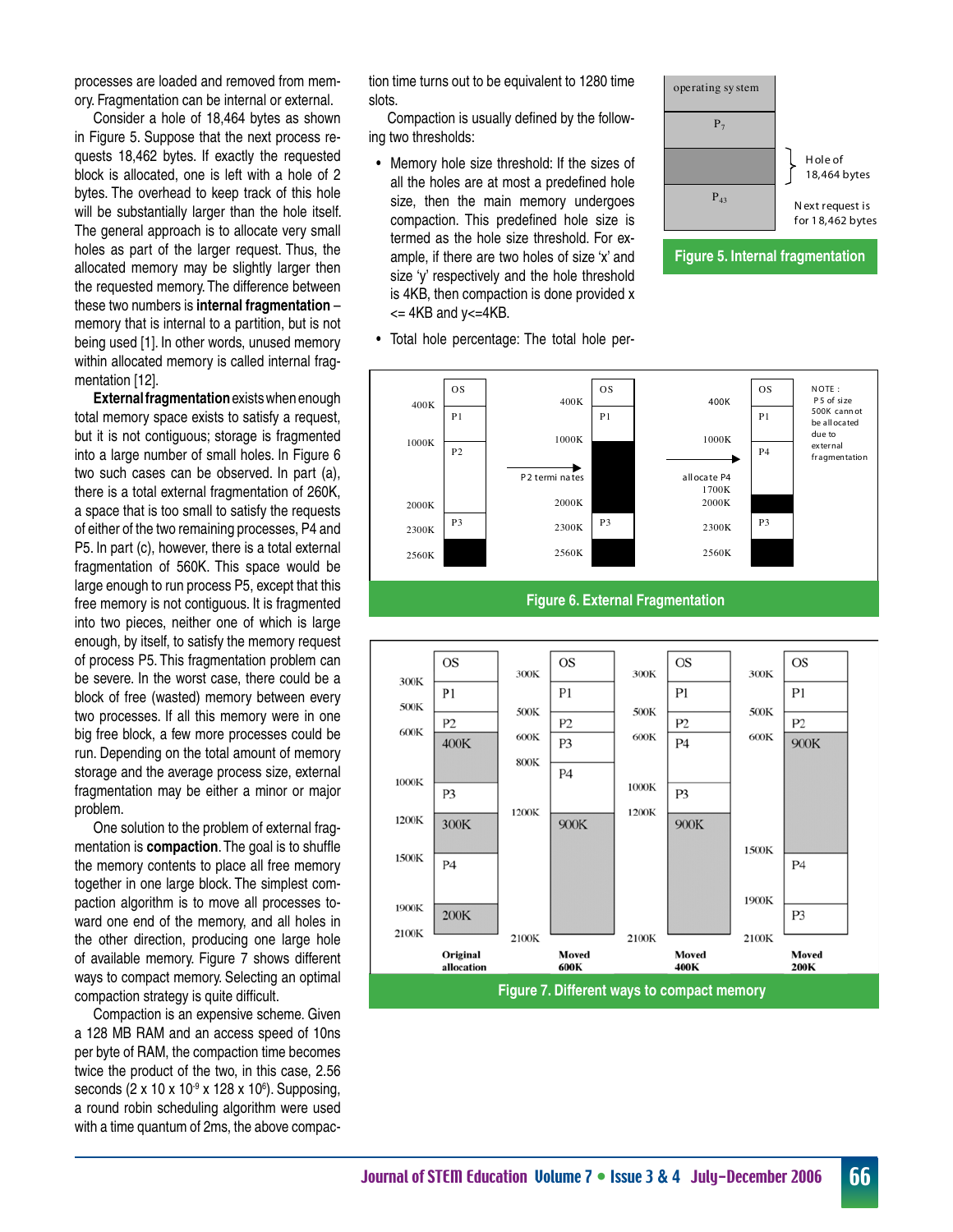centage refers to the percentage of total hole size over memory size. Only if it exceeds the designated threshold, compaction is undertaken.Taking the two holes with size 'x' and size 'y' respectively, total hole percentage threshold equal to 6%, then for a RAM size of 32MB, compaction is done only if  $(x + y) > 6$ % of 32MB.

 Another possible solution to the external fragmentation problem is to permit the physical address space of a process to be noncontiguous, thus allowing a process to be allocated physical memory wherever the latter is available. One way of implementing this solution is through the use of a **paging** scheme. Paging is discussed in greater details a little later in this section.

Memory Placement Algorithms: A fitting algorithm determines the selection of a free hole from the set of available holes. First-fit, best-fit, and worst-fit are the most common strategies used to select a free hole.

- • First-fit: Allocate the first hole that is big enough. Searching can start either at the beginning of the set of holes or where the previous first-fit search is ended. Searching stops as soon as a large enough free hole is found.
- • Best-fit: Allocate the smallest hole that is big enough. The entire list needs to be searched, unless the list is kept ordered by size. This strategy produces the smallest leftover hole.
- • Worst-fit: Allocate the largest hole. Again, the entire list has to be searched, unless it is sorted by size.This strategy produces the largest leftover hole, which may be more useful than the smaller leftover hole from a best-fit approach.

 If memory is lost due to internal fragmentation, the choice is between first fit and best fit. A worst fit strategy truly makes internal fragmentation worse. If memory is lost due to external fragmentation, careful consideration should be given to a worst-fit strategy [12].

#### **4.5.1. Continuous Memory Allocation Scheme**

 The continuous memory allocation scheme entails loading of processes into memory in a sequential order. When a process is removed from main memory, new processes are loaded if there is a hole big enough to hold it.This algorithm is easy to implement, however, it suffers from the drawback of external fragmentation. Compaction, consequently, becomes an inevitable part of the scheme.

#### **4.5.1.1. Parameters Involved**

Some of the parameters that influence the system performance in terms of memory management are hereby enumerated:

- Memory size
- RAM access time
- Disc access time
- • Compaction algorithms
- Compaction thresholds Memory hole-size threshold and total hole percentage
- Memory placement algorithms
- Round robin time slot (in case of a pure round robin scheduling algorithm)

Effect of Memory Size: As anticipated, the greater the amount of memory available, the higher would be the system performance.

Effect of RAM and Disc access time:The higher the values of the access times, the lower the time it would take to move processes from main memory to secondary memory and vice-versa thus increasing the efficiency of the operating system. Disc access time is composed of three parts seek time, latency time and transfer rate. The RAM access time plays a crucial role in the cost of compaction.Compaction entails accessing each byte of the memory twice, thus, the faster the RAM access, the lower would be the compaction times.

**Effect of Compaction Algorithms: Choosing an** optimal compaction algorithm is critical in minimizing compaction cost. However, selecting an optimal compaction strategy is quite difficult.

Effect of the Compaction Thresholds: The effect of compaction thresholds on system performance is not as straightforward and has seldom been the focus of studies in this field. Optimal values of hole size threshold largely depend on the size of the processes since it is these processes that have to be fit in the holes. Thresholds that lead to frequent compaction can bring down performance at an accelerating rate since compaction is quite expensive in terms of time.

Effect of Memory Placement Algorithms Silberschatz and Galvin in [1] state that simulations have shown that both first-fit and best-fit are better than worst-fit in terms of decreasing both time and storage utilization. Neither first-fit nor best fit is clearly best in terms of storage utilization, but first-fit is generally faster.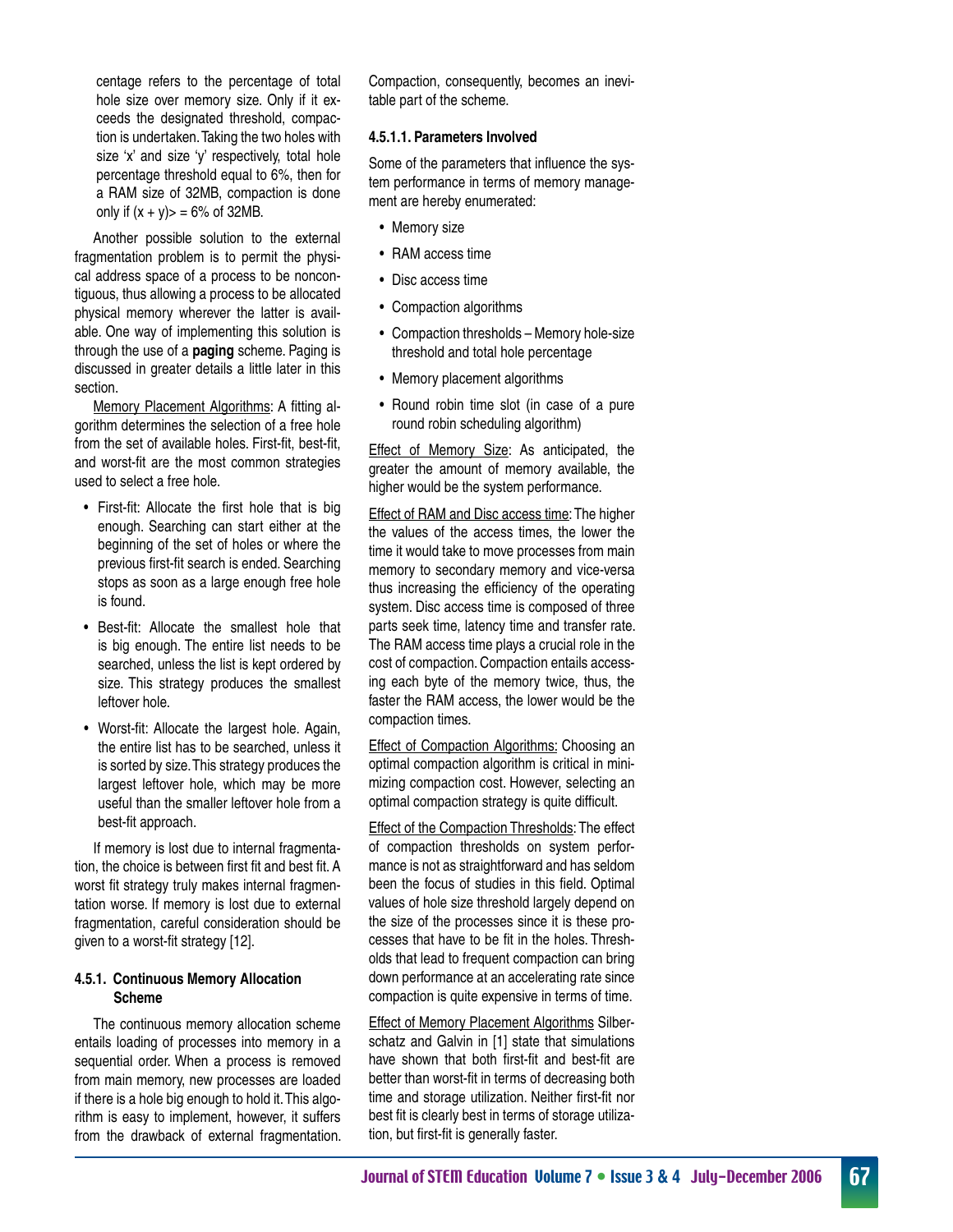Effect of Round Robin Time Slot: Best choice for the value of time slot would be corresponding to transfer time for a single process (see Figure 8). For example, if most of the processes required 2ms to be transferred, then a time slot of 2ms would be ideal. Hence, while one process completes execution, another has been transferred. However, the transfer times for the processes in consideration are seldom a normal or uniform distribution.The reason for the non-uniform distribution is that there are many different types of processes in a system. The variance as depicted in Figure 8 is too much in a real system and makes the choice of time slot a difficult proposition to decide upon.

 In keeping with the above discussion, the simulation of the above module and the analysis of the collected data focus on the optimal round robin time quantum, the memory placement algorithms and fragmentation percentage as a function of time.

#### **4.5.1.2. Simulation Specifications and Method of Data Collection**

The attempted simulation implements a memory manager system. The implemented system uses a continuous memory allocation scheme. This simulation uses no concept of paging whatsoever. Round robin mechanism is the scheme for process scheduling.

Following are the details of the involved independent variables:

Fixed parameters:

- Memory Size (32 MB)
- • Disc access time (1ms (estimate for latency and seek times) + (job size (in bytes)/500000) ms)
- Compaction threshold (6% and hole size  $=$ 50KB)
- RAM Access Time (14ns) Variable parameters:
- • Fitting algorithm (a variable parameter – First Fit, Best Fit, Worst Fit)
- Round Robin Time Slot (a variable parameter, multiple of 1ms)

In addition to the above enumerated parameters, the process sizes range from 20KB to 2MB (multiple of 10KB) and the process execution times vary from between 2 ms to 10 ms (multiple of 1ms). The disc size is taken as 500MB and is half filled with jobs at the beginning of the simulation.

 In context of memory management, compaction is the solution for fragmentation. However, compaction comes at its own cost.Moving all holes to one end is an expensive operation.



To quantify this parameter, percentage of compaction time against total time is a performance measure that has been added in this module. This measure along with all the other performance measures constitutes the dependent variables in this module.

 Data was collected by means of multiple sample runs. A walkthrough of a sample run for this module is included in Appendix B.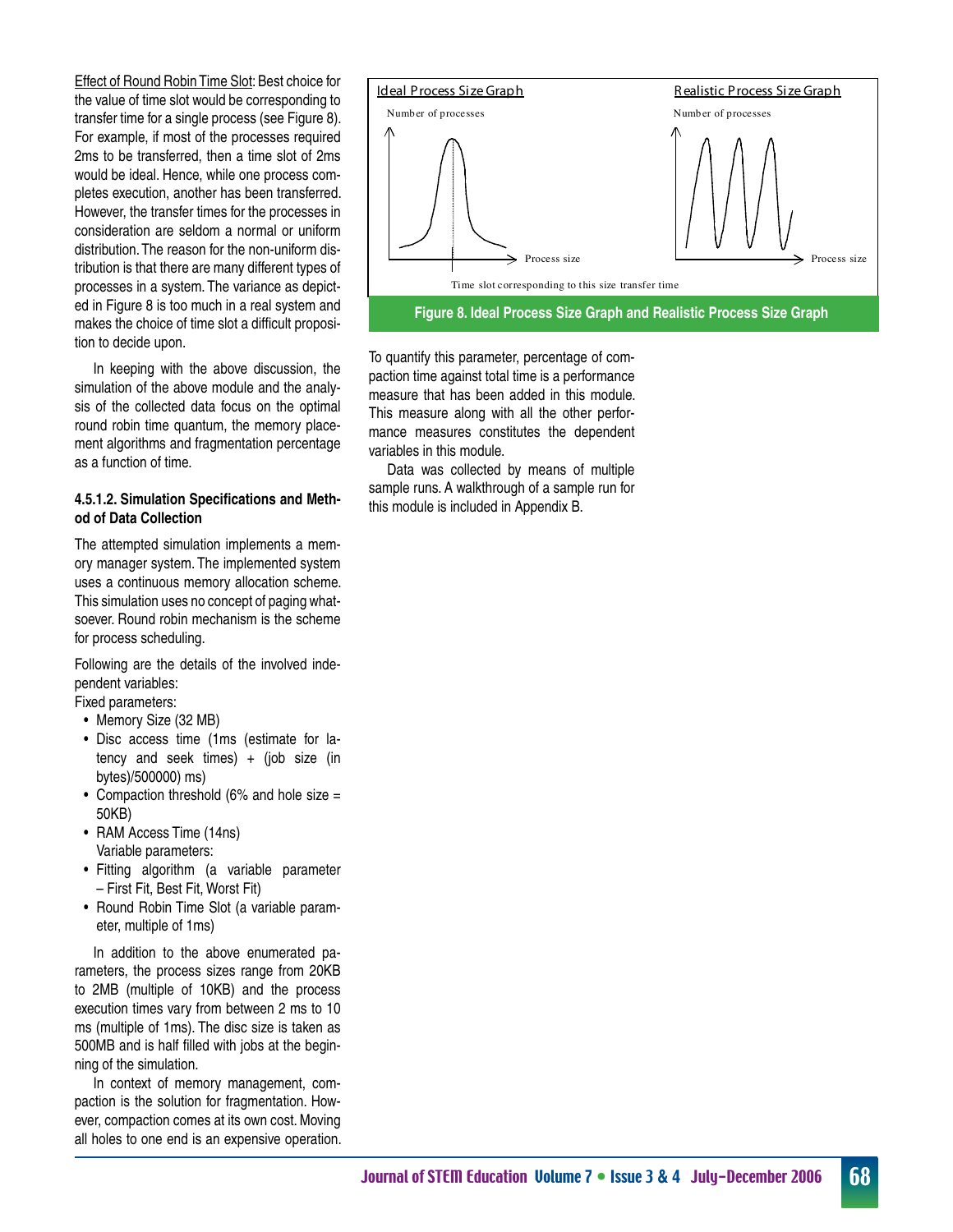#### **4.5.1.3. Simulation Results and Discussion**

The round robin time quantum is one of the two variable parameters studied in this simulation.

 Table 6 and Figure 9 illustrate the effect of varying the round robin quantum time over the various performance parameters in context of the first fit algorithm.

 The trends of increasing throughput and increasing turnaround and waiting times are in keeping with round robin scheduling moving towards FIFO behavior with increased time quantum. However, one observes that the CPU utilization is declining with increase in time slot values.This can be attributed to the expense of compaction. Analyzing the fragmentation percentage, it looks like a time slot value of 2 time units is particularly favorable to the same.

The simulation data collected to compare the three memory placement algorithms by studying the effect of varying round robin time slot over the performance measures for each of the algorithms is given in Table 7 and Figure 10  $((a)$  to  $(e)$ ).

 For this particular process mix, best-fit and worst-fit memory placement algorithms gave identical results. None of the memory placement algorithms emerged as a clear winner.However, best-fit and worst-fit algorithms seemed to give more stable fragmentation percentage in the simulations. The aspect of first-fit being faster did not surface in the results due to the nature of the implementation. In the implementation, the worst-fit and best-fit algorithms scan the hole list in one simulated time unit itself. In reality, however, scanning entire hole list by best-fit and worst-fit would make them slower that first-fit, which needs to scan the hole list only as far as it takes to find the first hole that is large enough.

 Fragmentation percentage in a given time window over the entire length of the simulation was also studied. The entire simulation was divided into twenty equal time windows and the fragmentation percentage computed for each of

| Time          | Average                                                    | Average    | CPU                | Throughpt | Memory        |  |  |  |  |  |
|---------------|------------------------------------------------------------|------------|--------------------|-----------|---------------|--|--|--|--|--|
| Slot          | Waiting                                                    | Turnaround | <b>Utilization</b> | Measure   | fragmentation |  |  |  |  |  |
|               | Time                                                       | Time       |                    |           | percentage    |  |  |  |  |  |
| $\mathcal{P}$ | 3                                                          | 4          | 5%                 | 5         | 29%           |  |  |  |  |  |
| 3             | 4                                                          | 4          | 2%                 | 8         | 74%           |  |  |  |  |  |
| 4             | 5                                                          | 6          | 3%                 | 12        | 74%           |  |  |  |  |  |
| 5             | 12                                                         | 12         | $1\%$              | 17        | 90%           |  |  |  |  |  |
|               | Table 6. Round Robin Time Quantum vs. Performance Measures |            |                    |           |               |  |  |  |  |  |



**Figure 9. Effect of Round Robin Time Quantum over Performance Measures**

| RR             |       | Average Turnaround |       |       | Average Waiting Time |                |       | CPU Utilization |                                                       | Throughput |      |       | Fragmentation $%$ |      |              |
|----------------|-------|--------------------|-------|-------|----------------------|----------------|-------|-----------------|-------------------------------------------------------|------------|------|-------|-------------------|------|--------------|
| Time           | Time  |                    |       |       |                      |                |       |                 |                                                       |            |      |       |                   |      |              |
| Slot           | First | <b>B</b> est       | Wors  | First | Best                 | <b>W</b> ors   | First | <b>B</b> est    | W or st                                               | First      | Best | Worst | First             | Best | <b>W</b> ors |
|                | fit   | fit                | t fit | fit   | fit                  | t fit          | fit   | fit             | fit                                                   | fit        | fit  | fit   | fit               | fit  | t fit        |
| $\overline{c}$ | 4     | 3                  | 3     | 3     | $\overline{2}$       | 2              | $1\%$ | $1\%$           | $1\%$                                                 | 5          | 5    |       | 82                | 74   | 74           |
| 3              | 4     | $\overline{4}$     | 4     | 4     | $\overline{4}$       | $\overline{4}$ | $2\%$ | $2\%$           | 2%                                                    | 8          | 8    | 8     | 74                | 74   | 74           |
| 4              | 6     | 6                  | 6     | 5     | 6                    | 6              | $3\%$ | $2\%$           | $2\%$                                                 | 12         | 11   | 11    | 74                | 74   | 74           |
|                | 12    | 6                  | 6     | 12    | 5                    | 5              | $1\%$ | $2\%$           | $2\%$                                                 | 17         | 14   | 14    | 90                | 79   | 79           |
|                |       |                    |       |       |                      |                |       |                 | <b>Table 7. Comparing Memory Placement Algorithms</b> |            |      |       |                   |      |              |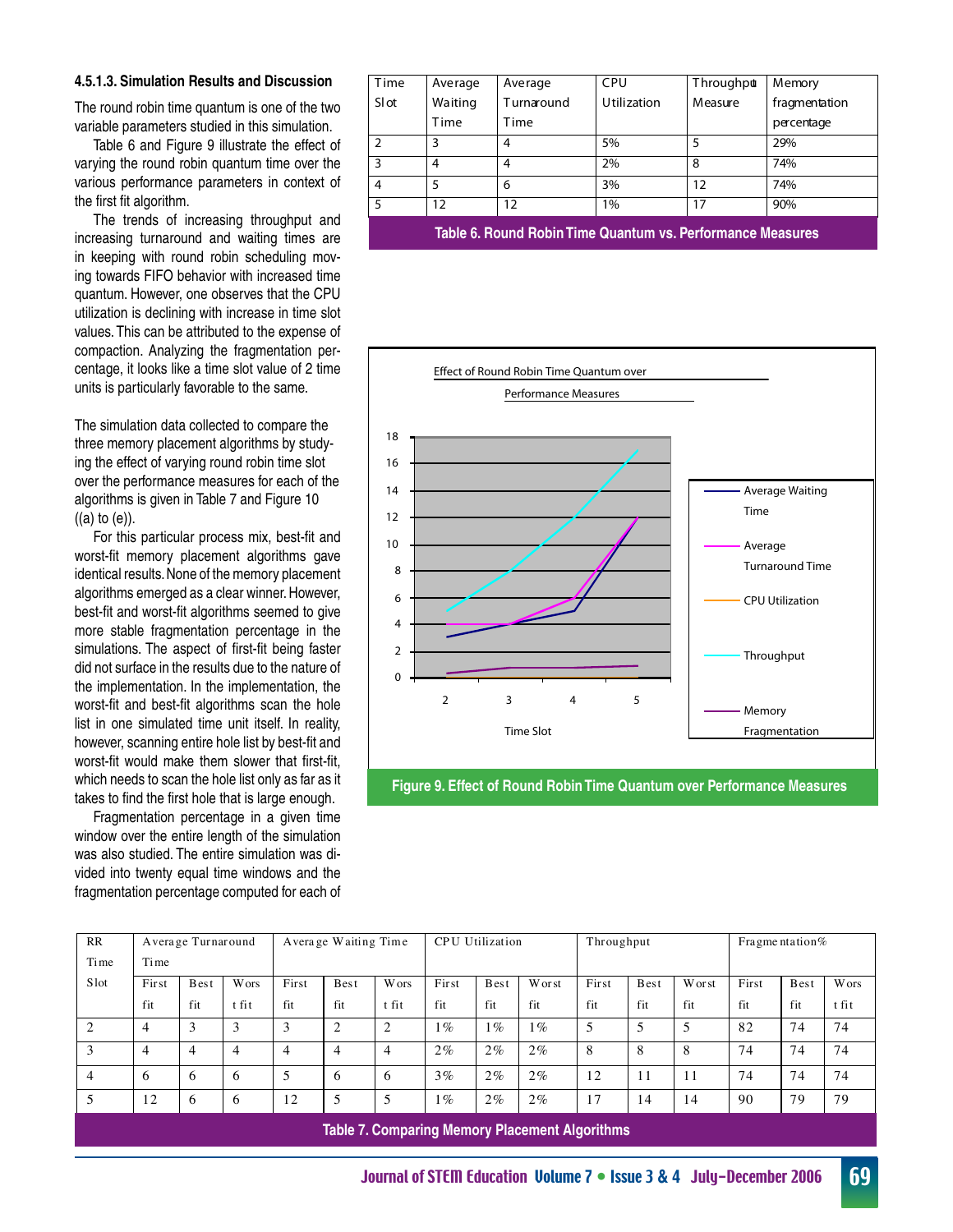the time windows.The trend was studied for four different values of round robin time slot. Since the total hole size percentage threshold was specified as 6%, time frames with fragmentation percentage values higher than that were candidates for compaction [see Table 8 and Figure 11]. However, compaction was undertaken in any of the above candidate frames only if the hole size threshold specification was also met.

 Looking at Figure 11, one can say that while compaction (if done) for time slot values of 3 and 4 was done in time frames 6 and 7, that for time slot value of 5 was undertaken in the latter half of the simulation.

 To summarize, two time units emerged as the optimal time quantum value but none of the memory placement algorithms could be termed as optimal. Studying the fragmentation percentage over time gave us the probable time windows where compaction was undertaken.

#### **4.5.2. Paging Scheme**

 Paging entails division of physical memory into many small equal-sized frames. Logical memory is also broken into blocks of the same size called pages. When a process is to be executed, its pages are loaded into any available memory frames. In a paging scheme, external fragmentation can be totally eliminated. How-



#### **Figure 10. Comparing Memory Placement Algorithms**

|                | %Fragmentation  |                 |                 |                 |  |  |  |  |
|----------------|-----------------|-----------------|-----------------|-----------------|--|--|--|--|
| Time Window    | Time $Slot = 2$ | Time $Slot = 3$ | Time Slot = $4$ | Time $Slot = 5$ |  |  |  |  |
| $\mathbf{1}$   | 0.34            | 0.30            | 0.27            | 0.27            |  |  |  |  |
| $\overline{c}$ | 0.79            | 0.45            | 0.45            | 0.41            |  |  |  |  |
| $\mathfrak{Z}$ | 3.70            | 0.85            | 0.73            | 0.45            |  |  |  |  |
| $\overline{4}$ | 4.00            | 3.00            | 1.90            | 0.79            |  |  |  |  |
| 5              | 8.90            | 5.20            | 3.60            | 2.40            |  |  |  |  |
| 6              | 8.10            | 7.70            | 7.70            | 4.40            |  |  |  |  |
| $\overline{7}$ | 8.30            | 6.40            | 7.70            | 9.10            |  |  |  |  |
| 8              | 8.30            | 3.60            | 5.60            | 2.20            |  |  |  |  |
| 9              | 9.00            | 3.60            | 3.60            | 3.60            |  |  |  |  |
| 10             | 8.40            | 3.60            | 3.60            | 5.50            |  |  |  |  |
| 11             | 8.40            | 3.60            | 3.60            | 6.70            |  |  |  |  |
| 12             | 8.40            | 3.60            | 3.60            | 6.70            |  |  |  |  |
| 13             | 8.40            | 3.60            | 3.60            | 7.20            |  |  |  |  |
| 14             | 8.40            | 3.60            | 3.60            | 7.10            |  |  |  |  |
| 15             | 8.40            | 3.60            | 3.60            | 10.00           |  |  |  |  |
| 16             | 8.40            | 3.60            | 3.60            | 11.00           |  |  |  |  |
| 17             | 8.40            | 3.60            | 3.60            | 10.00           |  |  |  |  |
| 18             | 8.40            | 3.60            | 3.60            | 9.50            |  |  |  |  |
| 19             | 8.40            | 3.60            | 3.60            | 7.30            |  |  |  |  |
| 20             | 8.40            | 3.60            | 3.60            | 7.30            |  |  |  |  |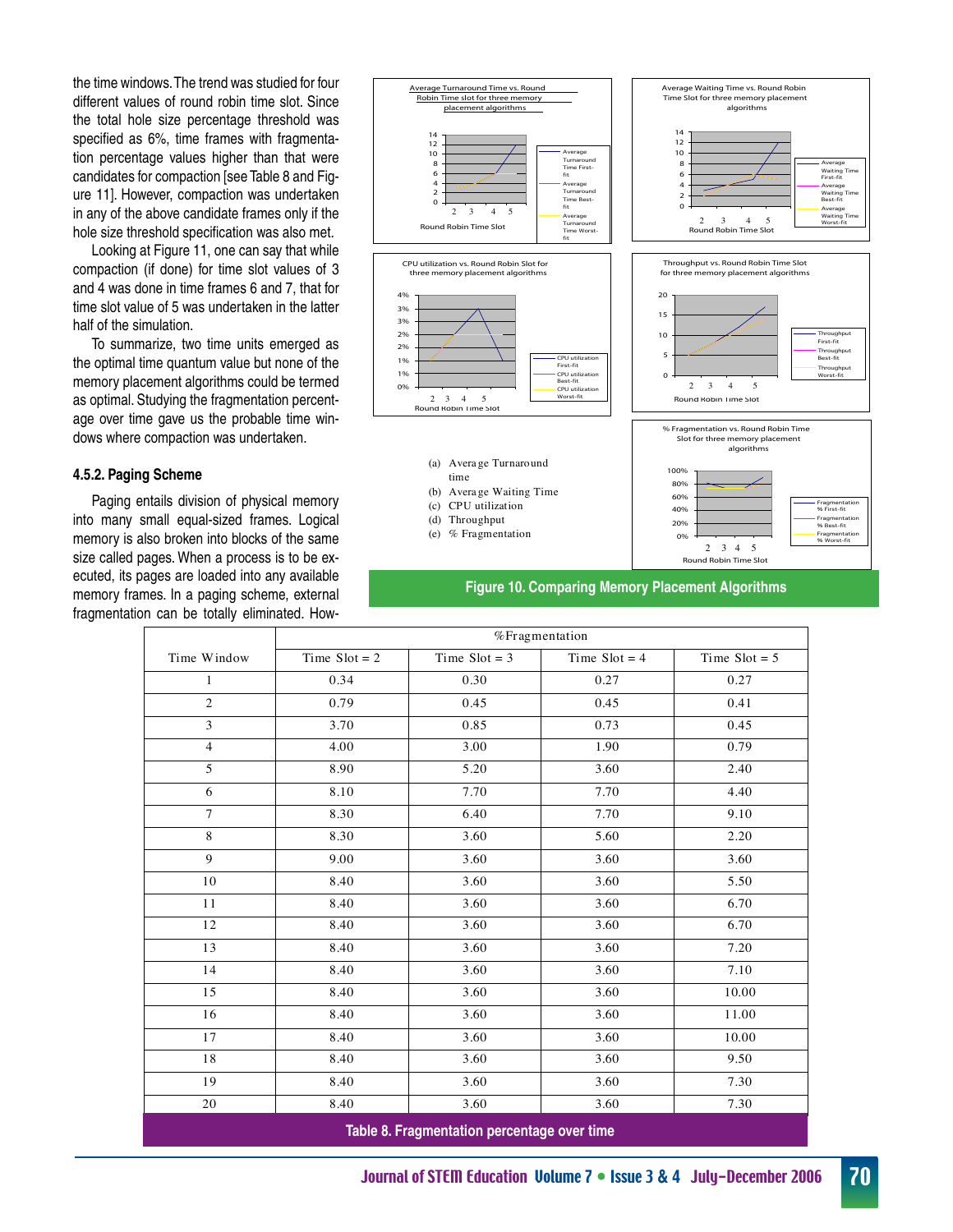than one memory access to get to the data. Also, there is the overhead of storing and updating page tables. ever, as is illustrated later, paging requires more

 In paging, every address generated by the CPU is divided into two parts: a page number and a page offset.The page number is used as an index into a page table. The page table contains the base address of each page in physical memory. This base address is combined with memory address. Two of the more significant parameters in a paging scheme are: page size and page replacement algorithms.

 Hereby, a paging example with a 64MB RAM and 2KB page size is discussed. 64MB (226) memory size can be represented by 26 bits. Likewise, a 2KB page can be represented by 11 bits. Thus, for the page table [see Figure 12], 15 bits are needed for the page number and 11 bits for the page offset. Since there are 215 pages, there shall be 215 entries in the page table.Therefore,

Size of page table =  $2^{15}$  x 30 bits  $\approx$  123KB In the above example, if the page size were 1KB, then a 16 bit page number and 10 bit offset would be needed to address the 64MB RAM. In this case,

Size of page table =  $2^{16}$  x 32 bits = 256KB

Consequently, it can be said that a smaller page size results in larger sized page tables and the page table size becomes an overhead itself.

 Fragmentation, synchronization and redundancy as discussed in the previous section are three problems that need to be addressed in a memory management setting. In a paging scheme, there is no external fragmentation. However, internal fragmentation exists. Supposing the page size is 2KB and there exists a process with size 72,700 bytes. Then, the process needs 35 pages and 1020 bytes. It is allocated 36 pages with an internal fragmentation of 1028 bytes  $(2048 - 1020)$ . If the page size were 1KB, the same process would need 70 pages and 1020 bytes. In this case, the process is allocated 71 pages with an internal fragmentation of 4 bytes (1024 – 1020). Thus, a smaller page size is more favorable for reduced internal fragmentation.

 In the worst case scenario, a process needs 'n' pages and 1 byte, which results in an internal fragmentation of almost an entire frame. If process size is independent of page size, then

Average internal fragmentation =  $\frac{1}{2}$  x page size x number of processes

 Hence, it can be observed that a large page size causes a lot of internal fragmentation. On the other hand, a small page size requires a



large amount of memory space to be allocated for page tables. One simple solution to the problem of large size page tables is to divide the page table into smaller pieces. One way is to use a two-level paging scheme, in which the page table itself is also paged. However, multilevel paging comes with its own cost – an added memory access for each added level of paging.

 Anticipation and page replacement deals with algorithms to determine the logic behind replacing pages in main memory. A good page replacement algorithm has a low page-fault rate. Some common page replacement algorithms are as follows.

Time Stamp Algorithms

- FIFO: A FIFO replacement algorithm associates with each page the time when that page was brought into memory. When a page must be replaced, the oldest is chosen.
- • LRU: Least Recently Used (LRU) algorithm associates with each page the time of that page's last use. When a page must be replaced, LRU chooses the page that has not been used for the longest time.

Count based Algorithms

- • LFU: The least frequently used (LFU) algorithm requires that the page with the smallest count be replaced. The reason for this selection is that an actively used page should have a large reference count.
- MFU: The most frequently used (MFU) algorithm requires that the page with the largest count be replaced. The reason for this selection is that the page with the smallest count was probably just brought in and has yet to be used.

## Figure 12. A Page Table

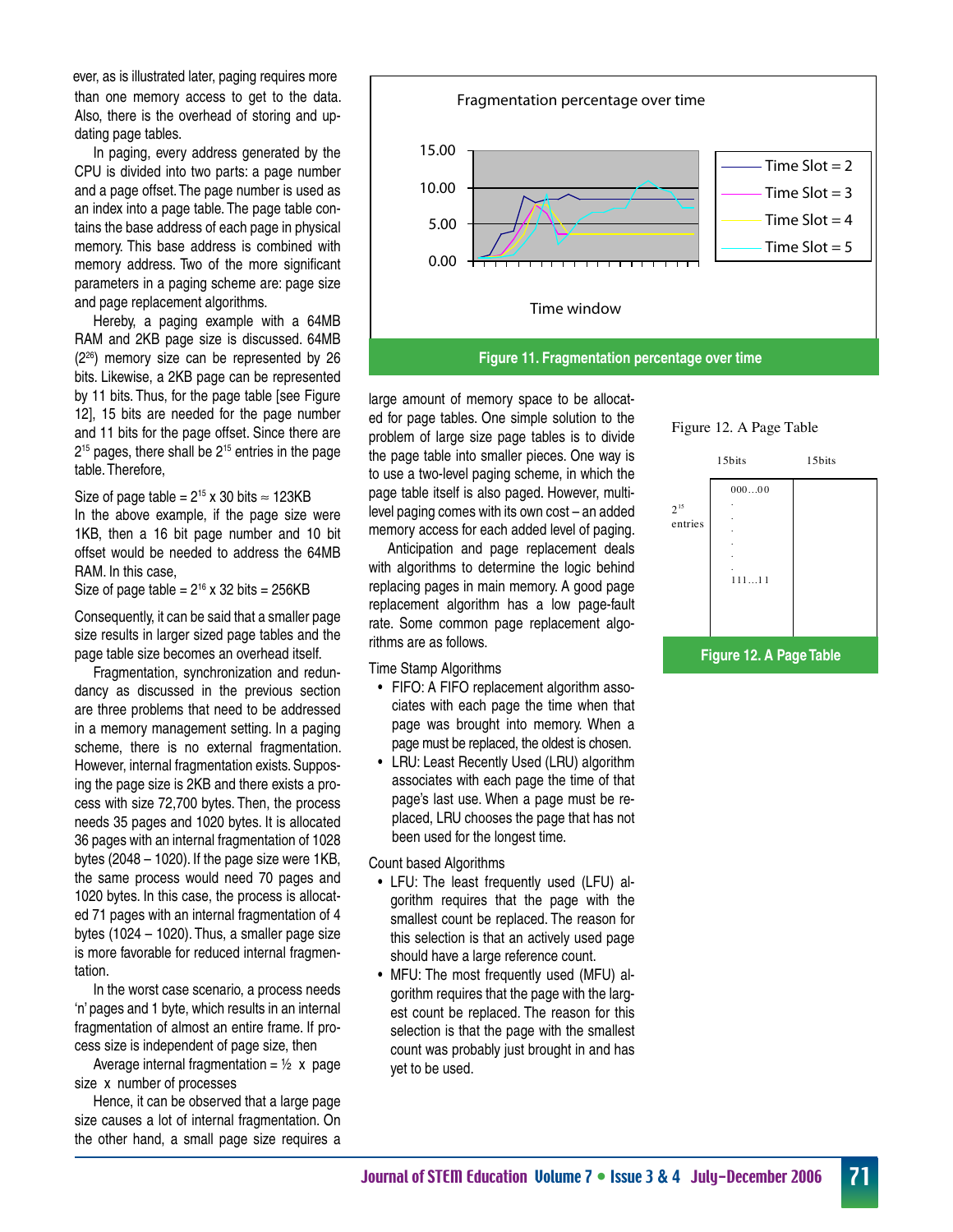#### Continuous Memory Allocation versus Paging Allocation

Table 9 gives a comparison between the two studied memory management schemes.

#### **4.5.2.1. Parameters Involved**

 The new parameters involved in this memory management scheme are:

- Page Size
- • Page Replacement Algorithms

**Effect of Page Size: A large page size causes** a lot of internal fragmentation. This means that, with a large page size, the paging scheme tends to degenerate to a continuous memory allocation scheme. On the other hand, a small page size requires large amounts of memory space to be allocated for page tables. Finding an optimal page size for a system is not easy as it is very subjective dependent on the process mix and the pattern of access.

Effect of Page Replacement Algorithms: Leastrecently used, first-in-first-out, least-frequently used and random replacement are four of the more common schemes in use. The LRU is often used as a page-replacement algorithm and is considered to be quite good. However, an LRU page-replacement algorithm may require substantial hardware assistance.

To study the effects of the above parameters on system performance, a new performance measure, namely replacement ratio percentage, is added to the usual list of performance measures. The replacement ratio percentage quantifies page replacements. It is the ratio of the number of page replacements to the total number of page accesses.

#### **3.3.2.2. Implementation Specifics**

 Though paging was not attempted as part of this study, the implementation specifics of Zhao's study [11] are included here to illustrate one sample implementation.

 Zhao, in his study, simulated an operating system with a multilevel feedback queue scheduler, demand paging scheme for memory management and a disc scheduler. A set of generic processes was created by a random generator. Ranges were set for various PCB parameters as follows:

- • Process size: 100KB to 3MB
- Estimated execution time: 5 to 35ms
- Priority: 1 to 4

A single level paging scheme was implemented.

| <b>Continuous Memory Allocation Scheme</b> | Paged Allocation Scheme                 |
|--------------------------------------------|-----------------------------------------|
| Advantages:                                | Advantages:                             |
| • An easy algorithm for implementation     | • No external fragmentation, therefore, |
| purposes.                                  | no compaction scheme is required.       |
| Disadvantages:                             | Disadvantages:                          |
| problem makes<br>• Fragmentation           | • Storage for pagetables.               |
| compaction ani nevitable<br>part.          | • Addressing a memory location in       |
| Compaction in itself is ane xpensive       | paging scheme needs more than one       |
| proposition in terms of time.              | access depending on the levels of       |
|                                            | pagng.                                  |
|                                            |                                         |

**Table 9. Comparing continuous memory allocation scheme with paged allocation**

A memory size of 16MB was chosen and the disc driver configuration: 8 surfaces, 64 sectors and 1000 tracks was used.

 Four page replacement algorithms: LRU, LFU, FIFO, random replacement and page size were chosen as the independent variables in context to paging. The dependent variables for the study were average turnaround time and replacement percentage.

#### **4.5.2.3. Implementation Results**

 The data in Table 10 (taken from Zhao's study [11]) show the effect of replacement algorithms on the replacement ratio.

 After having found the optimal values of all studied parameters except page size in his work, Zhao used those optimal values for 1000 simulations each for a page size of 4KB and 8KB.The latter emerged as a better choice.

 In his work, Zhao concludes that 8KB page size and the LRU replacement algorithms constitute the parametric optimization in context to paging parameters for the specified process mix.

#### **4.6. Integrated Perspective**

 The first programming project in the course starts with CPU scheduling, as it is the most elementary and closest to the concept of process and process-mix. Next, the topic of pro-

| Scheme                                                             | <b>FIFO</b> | l Ru | i Fu | R andom |  |  |  |  |  |  |
|--------------------------------------------------------------------|-------------|------|------|---------|--|--|--|--|--|--|
| Replacement Ratio %                                                | 31          | 30   | 37   | 31      |  |  |  |  |  |  |
| Table 10. Page Replacement Scheme vs. Replacement Ratio percentage |             |      |      |         |  |  |  |  |  |  |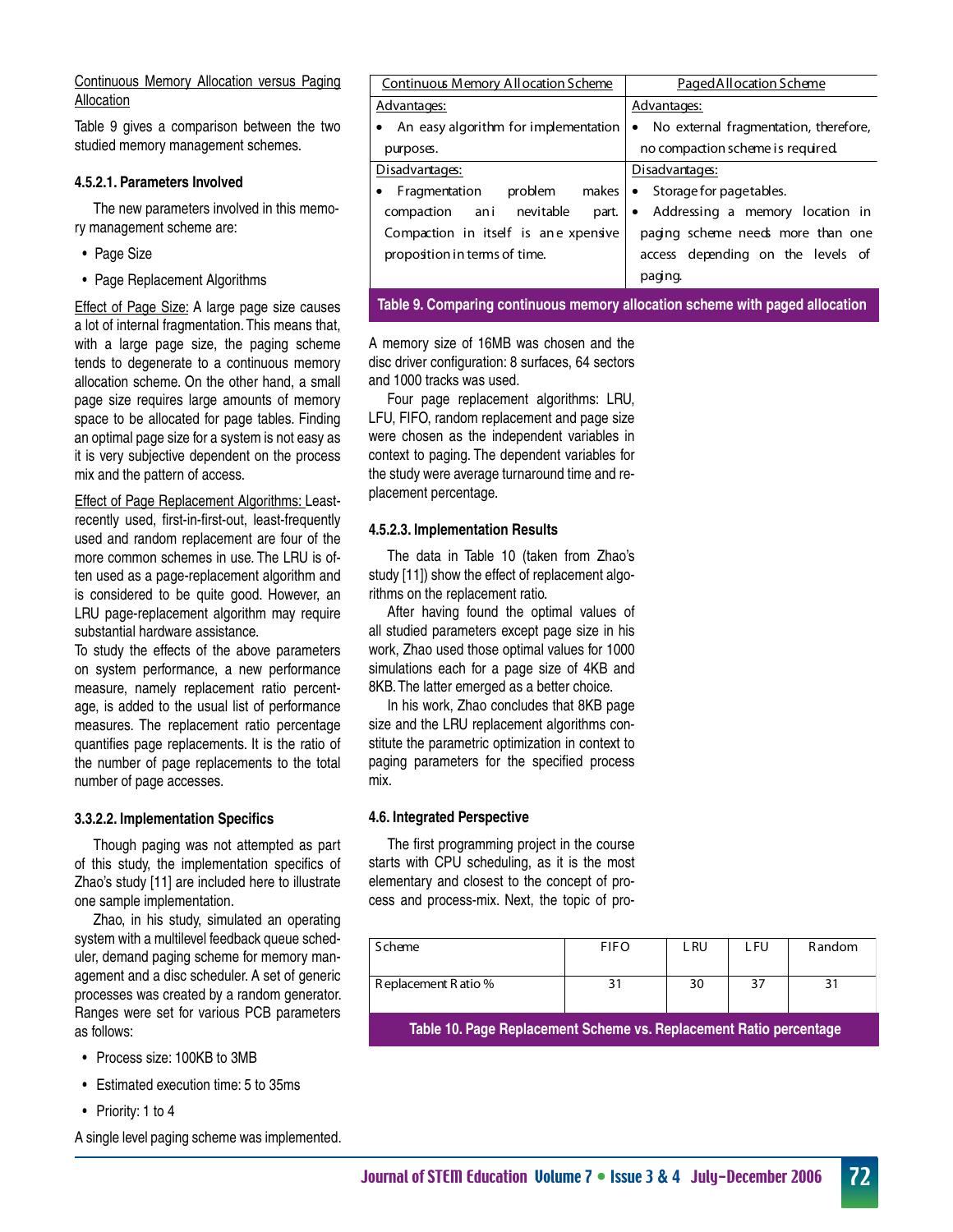cess synchronization and deadlock handling is undertaken. The class then implements the memory management module, where the simulation integrates CPU scheduling with memory management. The CPU scheduling algorithm chosen, however, is round robin algorithm instead of the multi-level feedback queue. The final programming project is built on the implementation of memory management module by integrating disc scheduling into the same. In other words, the implementation under the disc scheduling module can also be viewed as an operating system that uses round robin algorithm for CPU scheduling, continuous memory allocation scheme for memory management and has a disc scheduling mechanism.

The parameters of this integrated system are, hereby, enumerated:

- Time slot for the round robin queue
- Aging time for transitions from Queue 4 to Queue 3, Queue 3 to Queue 2 and Queue 2 to Queue 1 i.e. the aging thresholds for FIFO, priority-based and SJF queues
- $\alpha$ -values and initial execution time estimates for the FIFO, SJF and priority-based queues.
- • Choice of preemption for the SJF and Priority based queues.
- Context switching time
- Memory size
- RAM access time
- Compaction algorithm
- Compaction thresholds Memory hole-size threshold and total hole percentage
- Memory placement algorithms first-fit, best-fit, worst-fit
- Disc access time (seek time, latency time and transfer time)
- Disc configuration
- Disc scheduling algorithm FIFO, SSTF, LOOK, C-LOOK, SCAN, C-SCAN
- Disc writing mechanism

Next comes the issue of optimizing the system and coming up with the right permutation of design parameters to achieve excellent performance measures. As was discussed earlier in the paper, even if six of the above mentioned parameters have ten possible values, then a million permutations are possible. Furthermore, the results obtained from these permutations are applicable to one particular process mix only.

 Thus, only the optimal values for the parameters that have been studied as variable independent parameters in the individual modules are enumerated. Such a set would include: round robin time – 4ms,  $\alpha$ -updating scheme – no effect, memory placement algorithm – best fit from the two modules presented here as well as optimal values for disc scheduling algorithm, average seek time, average latency time and sector size from the disc scheduling module. The values of the fixed independent variables of the four modules are: RAM size – 32MB, Compaction thresholds  $-6\%$  and hole size = 50KB, RAM access time – 14ns, Disc configuration – 8 surfaces, 300 tracks/surface, disc access time  $-$  (seek + latency + job size (in bytes)/50000) ms. The above stated optimal values are pertinent to a particular process mix only.

## 5. Conclusion

 The format of teaching operating systems described in this paper has been followed in the department for several years now. While standard lab exercises enable students to gain experience with Windows NT and UNIX systems, parametric optimization of major operating system functions provide implementation-oriented analytic insight into operating system essentials such as CPU scheduling, deadlock handling, memory management and disc scheduling.

### 6. References

- 1. Silberschatz, A., Galvin, P.B. (1999). Operating System Concepts (5th ed.). New York: John Wiley & Sons, Inc.
- 2. O'Gorman, J., Teaching Operating Systems, SIGCSE Bulletin, Vol. 30, June 1998, No. 2, pp. 61-63.
- 3. Yun-Lin, S., On Teaching Operating Systems, SIGCSE Bulletin, Vol. 21, Sept 1989, No. 3, pp. 11-14.
- 4. Leach, R., An Advanced Operating Systems Project Using Concurrency, SIGCSE Bulletin, Vol. 22, Sept 1990, No. 3, pp. 39- 44.
- 5. Krishnamoorthy, S., An Experience Teaching Operating Systems Course With A Programming Project, Journal of Computing Sciences in Colleges, Vol. 17, May 2002, No. 6, pp. 25-38.
- 6. Tanenbaum, A.S. (1987). Operating Systems Design and Implementation. New Jersey: Prentice-Hall, Inc.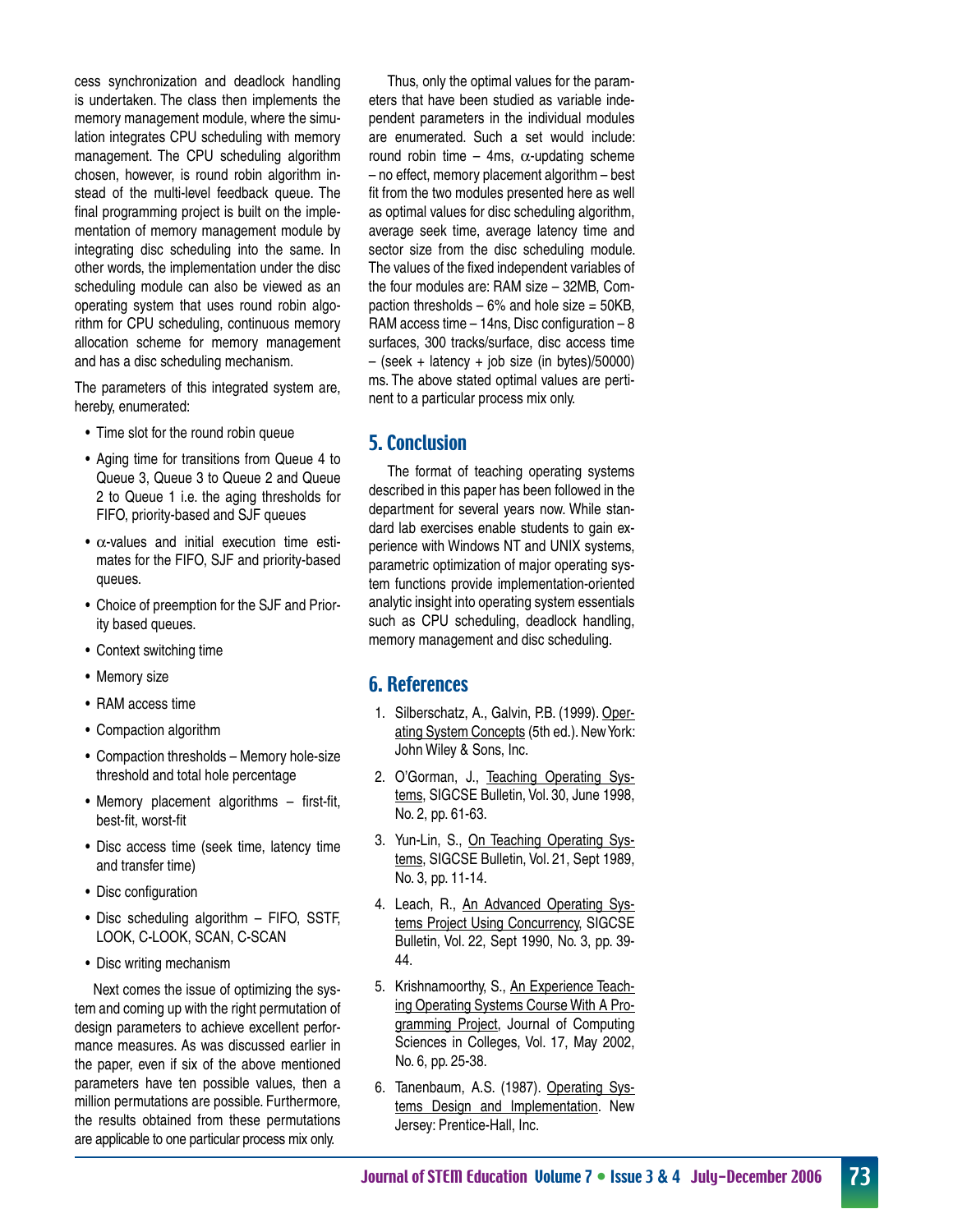- 7. Oh, J. C. and Mossé, D., Teaching Real Time OSs with DORITOS, SIGCSE Bulletin, Vol. 31, Mar 1999, No. 1, pp. 68-72.
- 8. Wear, L., Vayda, T. P., MacKenzie, K. and Yakulis, R., An Operating System Model, In Proceedings of the 14th conference on Winter Simulation Vol. 1, San Diego, California, 1982, pp. 323-327.
- 9. Batra, P. (2000). Parametric optimization of critical Operating System processes. Bridgeport, CT: University of Bridgeport, Department of Computer Science and Engineering.
- 10. Su, N. (1998). Simulations of an Operating System and Major Affecting Factors. Bridgeport, CT: University of Bridgeport, Department of Computer Science and Engineering.
- 11. Zhao, W. (1998). Non-Platform Based Operating System Optimization. Bridgeport, CT: University of Bridgeport, Department of Computer Science and Engineering.
- 12. Folk, M. J., Zoellick, B., Riccardi, G. (1998). File Structures: An Object-Oriented Approach with C++. USA: Addison Wesley Inc.

TAREK M. SOBH **received the B.Sc. in Engineering degree with honors in Computer Science and Automatic Control from the Faculty of Engineering, Alexandria University, Egypt in 1988, and M.S. and Ph.D. degrees in Computer and Information Science from the School of Engineering, University of Pennsylvania in 1989 and 1991, respectively. He is currently the Dean of the School of Engineering and Vice Provost for Graduate Studies and Research at the University of Bridgeport, Connecticut; the Founding Director of the Interdisciplinary Robotics, Intelligent Sensing, and Control (RISC) laboratory; and a Professor of Computer Science and Computer Engineering.**



ABHILASHA TIBREWAL **received her B.Sc. and M.Sc. in Home Science with honors in Textile and Clothing from Lady Irwin College, Delhi University, India in 1993 and 1995, respectively, and M.S. in Education and M.S. in Computer Science from University of Bridgeport, CT, USA, in 2000 and 2001 respectively. She is currently employed as Lecturer of Computer Science and Engineering at University of Bridgeport. She is member of ACM, ASEE and the honor societies of Phi Kappa Phi and Upsilon Pi Epsilon.**

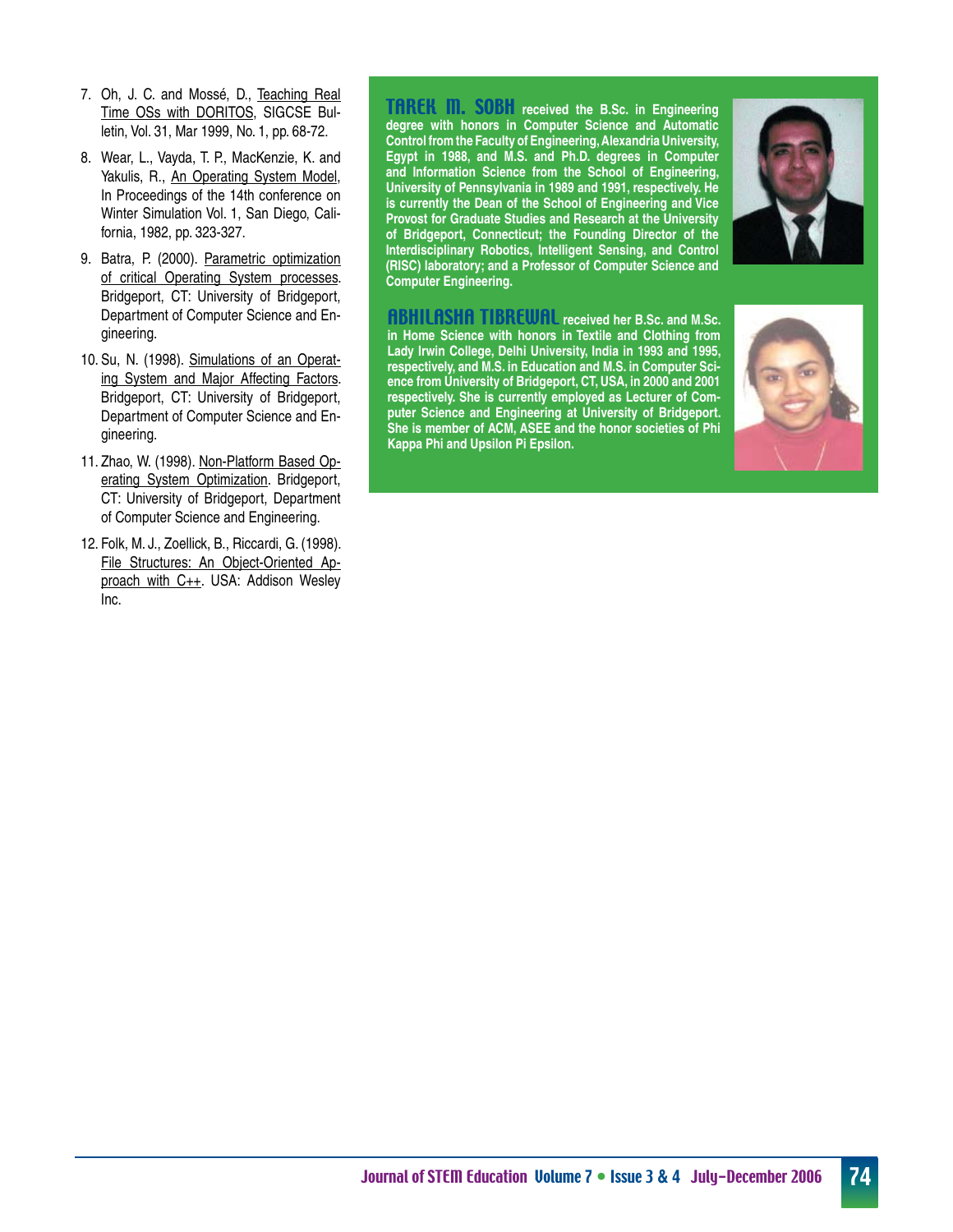## 7. Appendices

#### **APPENDIX A**

**NOTE: Simulation time of 7 has been chosen to show the functioning of aging parameters especially as also other parameters. A simulation time of 7 means that the CPU works for those 7ms and the number of context switches are kept track of separately. This is used when CPU utilization and throughput are calculated where these performance parameters are calculated not on simulation time but simulation time plus total context switches.**

INITIALIZING SCHEDULER Please enter the following: Total simulation time: 7 Maximum allowable processes: 5 Maximum allowable process execution time: 3 Maximum allowable process priority: 5 SETTING AGING PARAMETERS Please enter aging parameters for each Q type: SJFQ: 1 PriorityQ: 2 FifoQ: 2 SETTING PREEMPTION FLAGS Please set the preemption flags for each Q type: SJFQ (1/0):0 PriorityQ(1/0):0 SETTING ALPHA PARAMETERS Enter alpha values for the following: SJFQ:1 PriorityQ:1 FifoQ:1 SETTING INITIAL TIME ESTIMATES Enter execution time estimates for the following: SJFQ:2 PriorityQ:3 FifoQ:5 SETTING QUANTUM TIME FOR ROUNDROBINQ: Enter quantum time slot for rrq:1 SETTING CONTEXT SWITCH: Enter context switch: 1 SETTING MODE: Step through Each Process or just Output [1/0]:1

**SCHEDULING STARTED** Scheduling Started Total Process Created  $= 5$ Process Number = 1 Queue Number  $= 2$ Execution Time = 1 Priority  $= 3$ Arrival Time  $= 1$ Process Number = 2 Queue Number  $= 4$ Execution Time = 3 Priority  $= 1$ Arrival Time  $= 1$ Process Number = 3 Queue Number  $= 3$ Execution Time = 3 Priority  $= 4$ Arrival Time  $= 1$ Process Number = 4 Queue Number  $= 2$ Execution Time = 1 Priority  $= 3$ Arrival Time  $= 1$ Process Number = 5 Queue Number  $= 1$ Execution Time = 3 Priority  $= 5$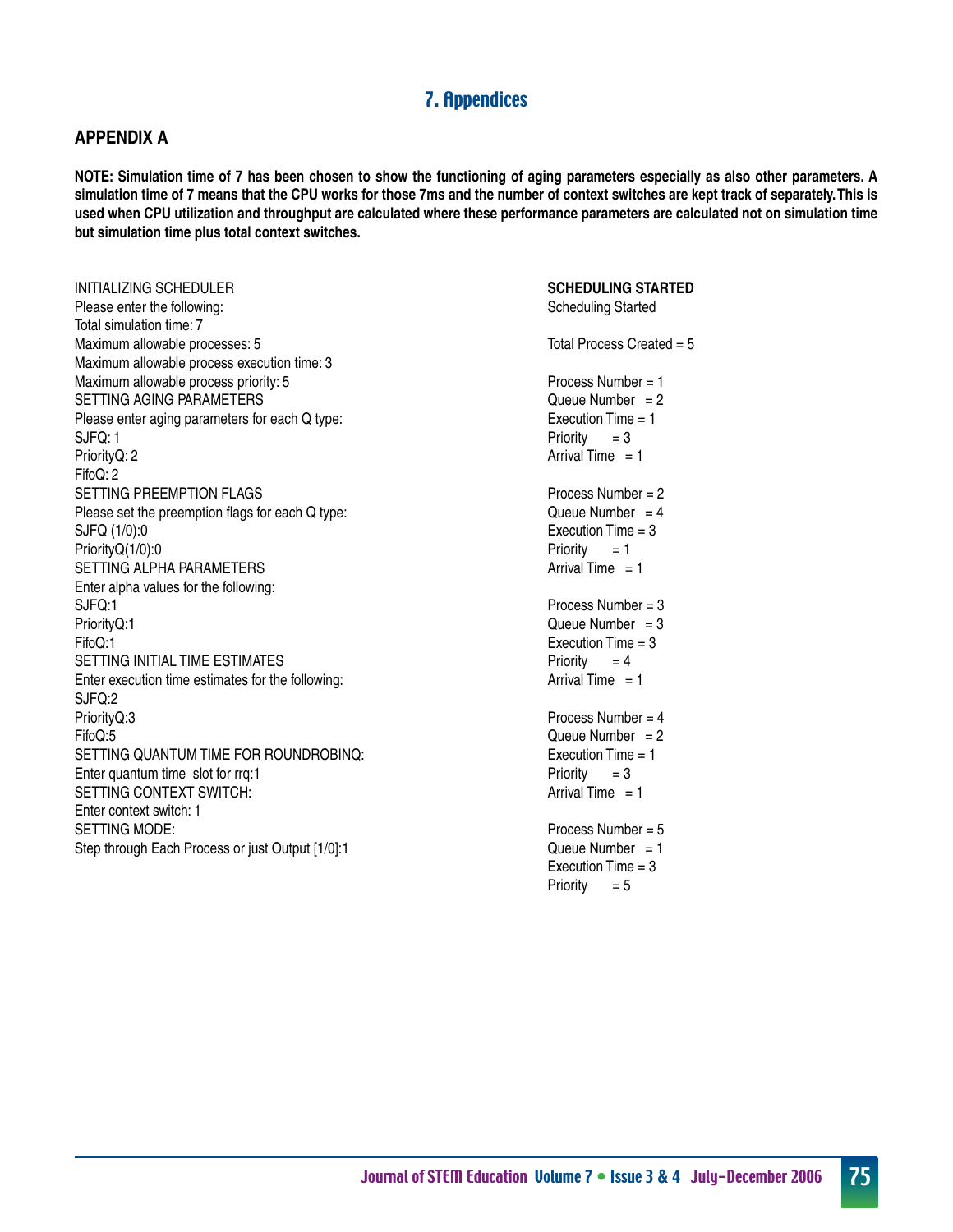Arrival Time = 1 **FifoQ Content : 5 PriorityQ Content : 1 4 SJFQ Content : 3 RRQ Content : 2 DoneQ Content :** *Process# 2 is executing.* Total Process Created = 3 Process Number = 6 Queue Number  $= 4$ Execution Time = 3 Priority  $= 1$ Arrival Time  $= 2$ Process Number = 7 Queue Number  $= 1$ Execution Time = 3 Priority  $= 4$ Arrival Time  $= 2$ Process Number = 8 Queue Number  $= 4$ Execution Time = 1 Priority  $= 1$ Arrival Time  $= 2$ **FifoQ Content : 5 7 PriorityQ Content : 1 4 SJFQ Content : 3 RRQ Content : 2 6 8 DoneQ Content :** *Process# 2 is executing.* Total Process Created = 2 Process Number = 9 Queue Number  $= 1$ Execution Time = 2 Priority  $= 3$ Arrival Time  $= 3$ 

Process Number = 10

Queue Number  $= 4$ Execution Time = 2 Priority  $= 4$ Arrival Time  $= 3$ **FifoQ Content : 5 7 9 PriorityQ Content : 1 4 SJFQ Content : RRQ Content : 6 8 2 3 10 DoneQ Content :** *Process# 6 is executing.* Total Process Created  $= 4$ Process Number = 11 Queue Number  $= 2$ Execution Time = 2 Priority  $= 2$ Arrival Time  $= 4$ Process Number = 12 Queue Number  $= 4$ Execution Time = 1 Priority  $= 1$ Arrival Time  $= 4$ Process Number = 13 Queue Number  $= 2$ Execution Time = 1 Priority  $= 2$ Arrival Time  $= 4$ Process Number = 14 Queue Number  $= 1$ Execution Time = 1 Priority  $= 4$ Arrival Time  $= 4$ **FifoQ Content : 7 9 14 PriorityQ Content : 5 11 13 SJFQ Content : 1 4 RRQ Content : 8 2 3 10 6 12 DoneQ Content :** Process# 8 is executing.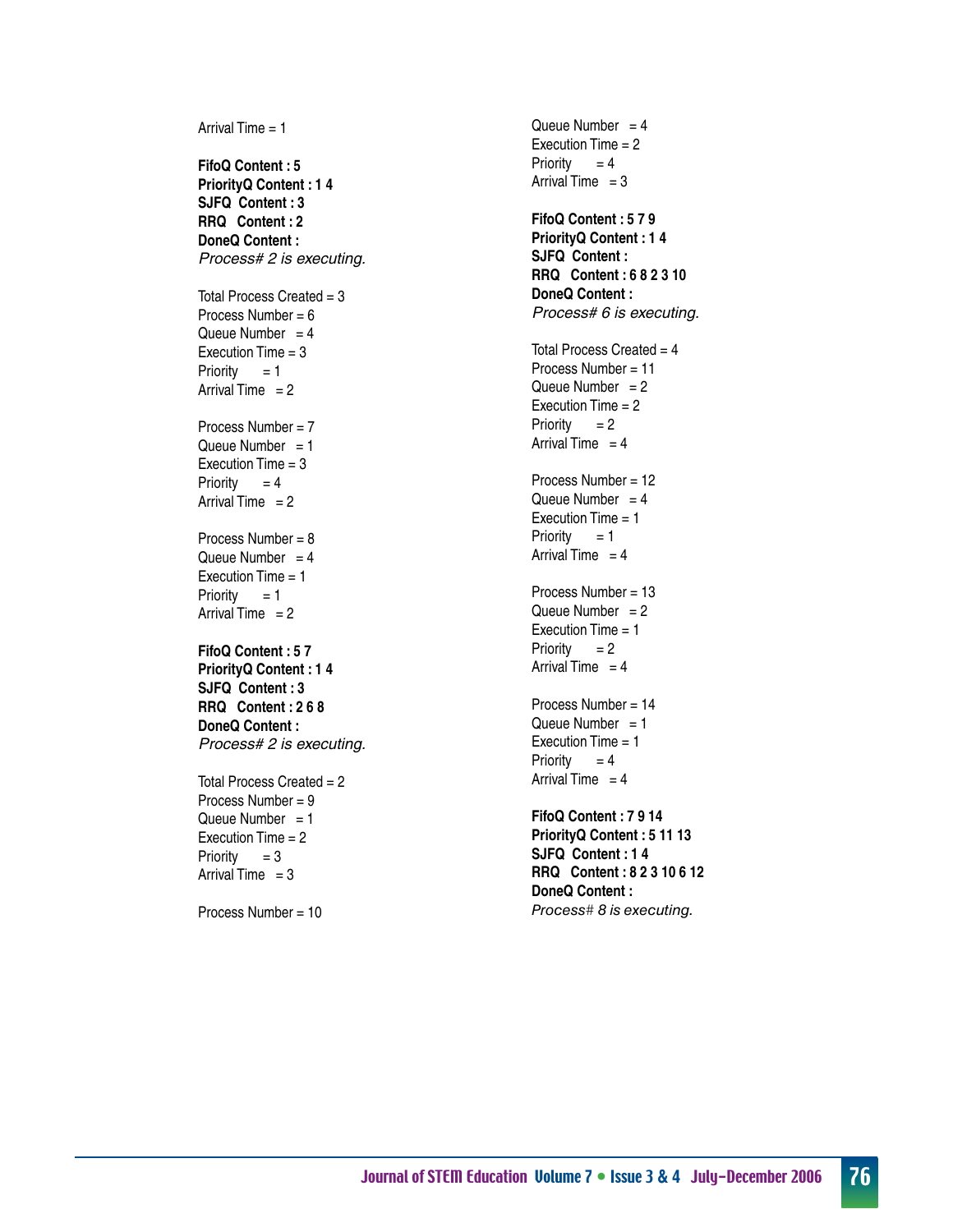Total Process Created  $= 1$ Process Number = 15 Queue Number  $= 2$ Execution Time = 2 Priority  $= 2$ Arrival Time  $= 5$ **FifoQ Content : 9 14 PriorityQ Content : 5 11 13 7 15 SJFQ Content : 1 4 RRQ Content : 2 3 10 6 12 DoneQ Content : 8** *Process# 2 is executing.* Total Process Created  $= 4$ Process Number = 16 Queue Number  $= 2$ Execution Time = 2 Priority  $= 1$ Arrival Time  $= 6$ Process Number = 17 Queue Number  $= 2$ Execution Time  $= 1$ Priority  $= 4$ Arrival Time  $= 6$ Process Number = 18 Queue Number  $= 4$ Execution Time  $= 1$ Priority  $= 4$ Arrival Time  $= 6$ Process Number = 19 Queue Number  $= 1$ Execution Time = 3 Priority  $= 2$ 

Arrival Time  $= 6$ 

**FifoQ Content : 14 19 PriorityQ Content : 5 11 13 7 15 9 16 17 SJFQ Content : 1 4 RRQ Content : 3 10 6 12 18 DoneQ Content : 8 2** *Process# 3 is executing.*

Total Process Created  $= 0$ **FifoQ Content : 19 PriorityQ Content : 5 11 13 7 15 9 16 17 14 SJFQ Content : 1 4 RRQ Content : 10 6 12 18 3 DoneQ Content : 8 2** *Process# 10 is executing.*

**SCHEDULING FINISHED Total Processes Created in the system: 19 Total Processes Finished Execution in system: 2 Total Context Switches: 5 Maximum TurnAround Time in the system: 5 Maximum Waiting Time in the system: 2 TotalWaitingTime:4 Average Waiting Time in the system: 2 TotalTurnaroundTime:8 Average TurnAround Time in the system: 4 CPU Throughput for this sample run: 0.1667 CPU Utilization for this sample run: 58.33%**

**Number of Processes Executed from Round Robin Queue: 2 Number of Processes Executed from Shortest Job Queue: 0 Number of Processes Executed from Priority Queue: 0**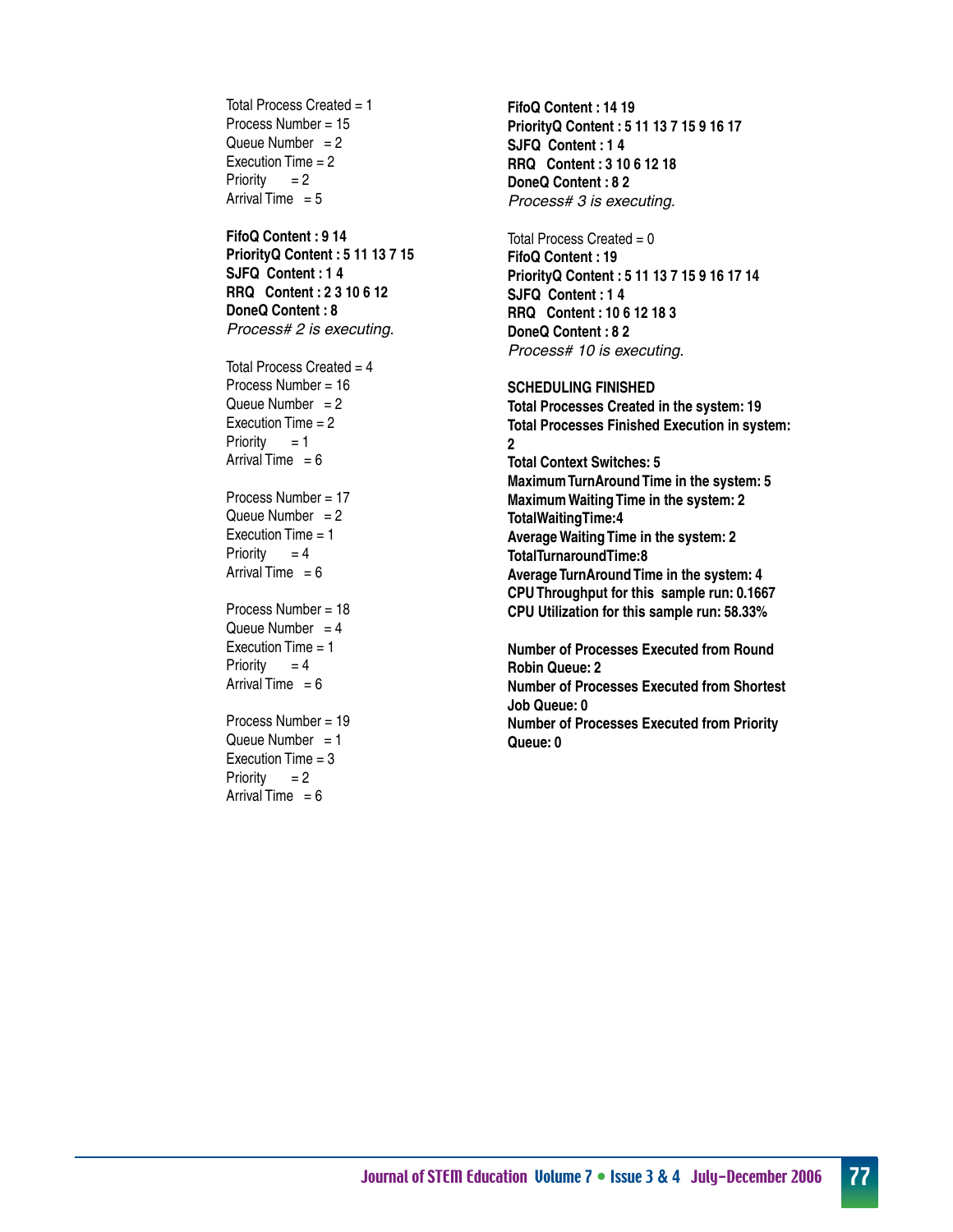## **APPENDIX B**

Walk through a sample run of memory manager module simulation

1. Setting variable parameters



2. Initial Hard Disc Configuration

|           |   | <b>For memoryallocationsimulator</b>                                                |  |                                     |  |  |  |  |  |
|-----------|---|-------------------------------------------------------------------------------------|--|-------------------------------------|--|--|--|--|--|
| Π<br>Auto | 회 | 8 B B B                                                                             |  | $\mathbb{E}[\mathbf{E} \mathbf{A}]$ |  |  |  |  |  |
| 245       |   | 1580                                                                                |  |                                     |  |  |  |  |  |
| Process # |   | Size in KB                                                                          |  |                                     |  |  |  |  |  |
| 246       |   | 1080                                                                                |  |                                     |  |  |  |  |  |
| Process # |   | Size in KB                                                                          |  |                                     |  |  |  |  |  |
| 247       |   | 820                                                                                 |  |                                     |  |  |  |  |  |
| Process # |   | Size in KB                                                                          |  |                                     |  |  |  |  |  |
| 248       |   | 140                                                                                 |  |                                     |  |  |  |  |  |
| Process # |   | Size in KB                                                                          |  |                                     |  |  |  |  |  |
| 1249      |   | 1720                                                                                |  |                                     |  |  |  |  |  |
| Process # |   | Size in KB                                                                          |  |                                     |  |  |  |  |  |
| 250       |   | 60                                                                                  |  |                                     |  |  |  |  |  |
| Process # |   | Size in KB                                                                          |  |                                     |  |  |  |  |  |
| 251       |   | 1280                                                                                |  |                                     |  |  |  |  |  |
| Process # |   | Size in KB                                                                          |  |                                     |  |  |  |  |  |
| 252       |   | 120                                                                                 |  |                                     |  |  |  |  |  |
| Process # |   | Size in KB                                                                          |  |                                     |  |  |  |  |  |
| 253       |   | 980                                                                                 |  |                                     |  |  |  |  |  |
| Process # |   | Size in KB                                                                          |  |                                     |  |  |  |  |  |
| 254       |   | 620                                                                                 |  |                                     |  |  |  |  |  |
| Process # |   | Size in KB                                                                          |  |                                     |  |  |  |  |  |
| 255       |   | 340                                                                                 |  |                                     |  |  |  |  |  |
|           |   | 255 processes have been created.<br>Total Hard Disk Size Initially Occupied is249MB |  |                                     |  |  |  |  |  |

3. Initial RAM Configuration